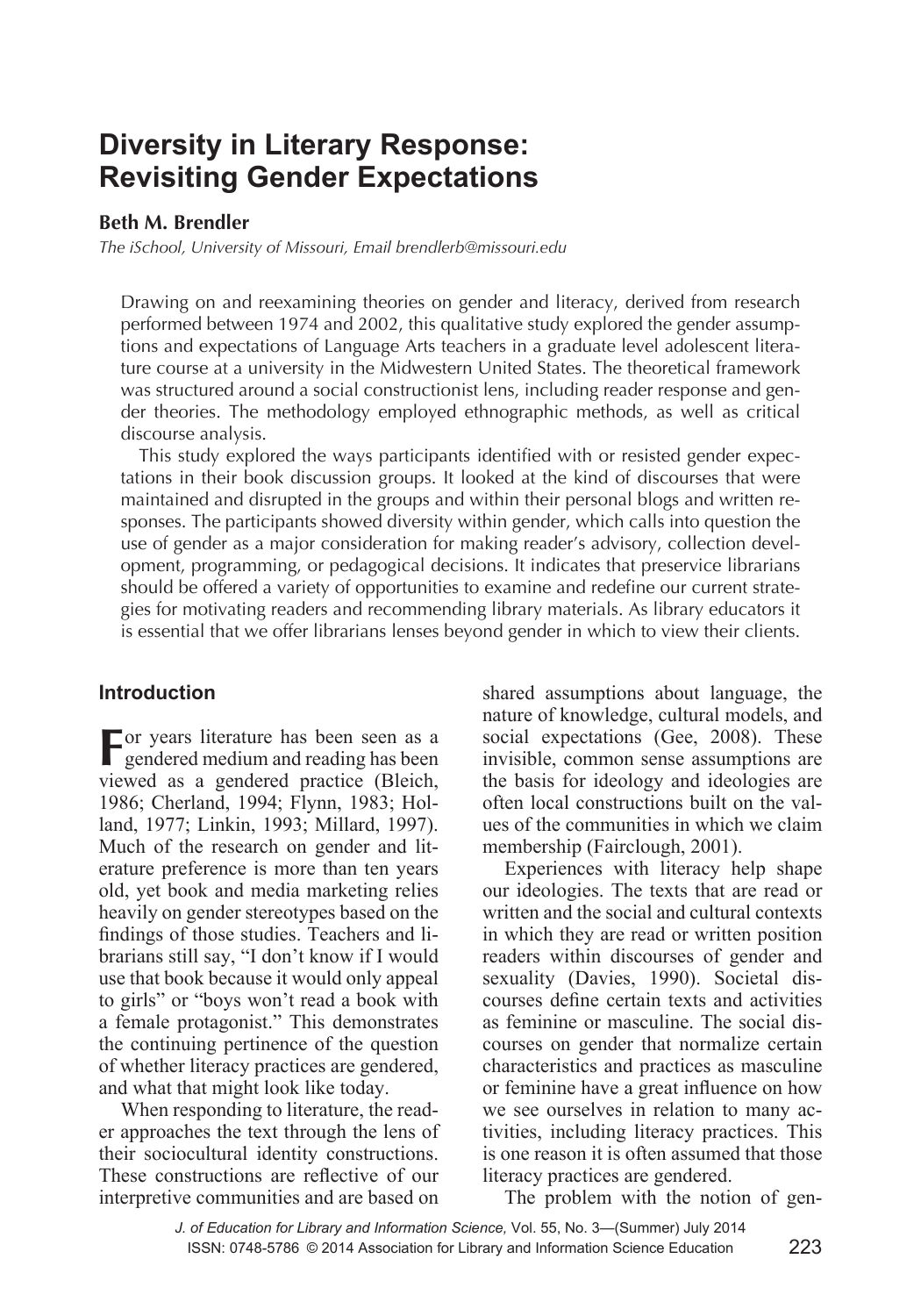dered reading is that it assumes that all readers take up social constructs the same way. It also avoids looking at the ways we resist social and cultural constructs. Gender practices are neither innate nor omnipresent. Gender essentialism creates a norm, based on our sex characteristics, for how we are expected to engage in literacy practices. This does not consider the economic, social, and cultural factors that also influence identity and literacy. Although the professionals in libraries and schools are attempting to motivate struggling and alliterate readers, the result of such essentialism is text selection, book discussions, marketing of materials, and reader's advisory that reifies gender differences and promotes gender opposition.

# **Revisiting Prior Research**

This study examined participants' responses to literature in order to revisit research that postulated the concept of gendered literacy. It questioned whether assumptions, based on research more than ten years old, should be used to guide reader's advisory, collection development, and pedagogical decision-making today. Because it is likely that gender expectations have changed over the last twentyfive years, this research looked at the assumptions about gender and literacy from early research done ten to thirty years ago and the current assumptions that the participants in this study brought to the literature they read and to which they responded. The study also sought to understand how those assumptions and expectations may have changed, how they shaped participant responses to the texts, and how the texts and the socially situated classroom discourse reproduced or resisted the gender norms described in earlier research.

# **Gender and Literacy Practices**

Because we understand how to perform gender through our experiences with our communities, this research was guided by social constructionism, which looks at cognition as an external process, occurring during the negotiation of understanding in a discursive interaction (Hruby, 2001). We learn through talk and interaction with others. Within that framework, theories on reader response and gender help explain how our literacy practices intersect with our identity. Reader response theory provides a lens to look at the ways we respond to the texts we read. Gender theory helps evaluate ideas about gender differences and commonalities, adds language as a site of struggle to reader response theory, and it demonstrates how language can confer or restrict power in society.

# *Reader Response Theory*

Reader response theory aids us in considering the multiplicity of factors involved in response to texts. There are many social, economic, and cultural aspects involved in identity construction, which play an important role in the way we take up literature (Gee, 2005). Reader response helps explain how readers connect and engage with texts and emphasizes the role the reader has in the creation of the literary experience.

Reader response theorists focus on the reader's experience of the text rather than only the text itself. The text reflects the author's values, experiences, and their expectations of the reader, but meaning does not just reside in the text. The reader constructs meaning during the act of reading. Each reader creates their own version of the work through the interplay of his or her social values, personal experiences, and cultural expectations with the text (Rosenblatt, 1995).

Language is nothing but marks on the page until the reader creates meaning from the symbols. The marks must be linked to meaning by the reader's set of assumptions, cultural influences, and predispositions. The words are fixed but they are symbols that evoke a response from the reader. Meaning is created during the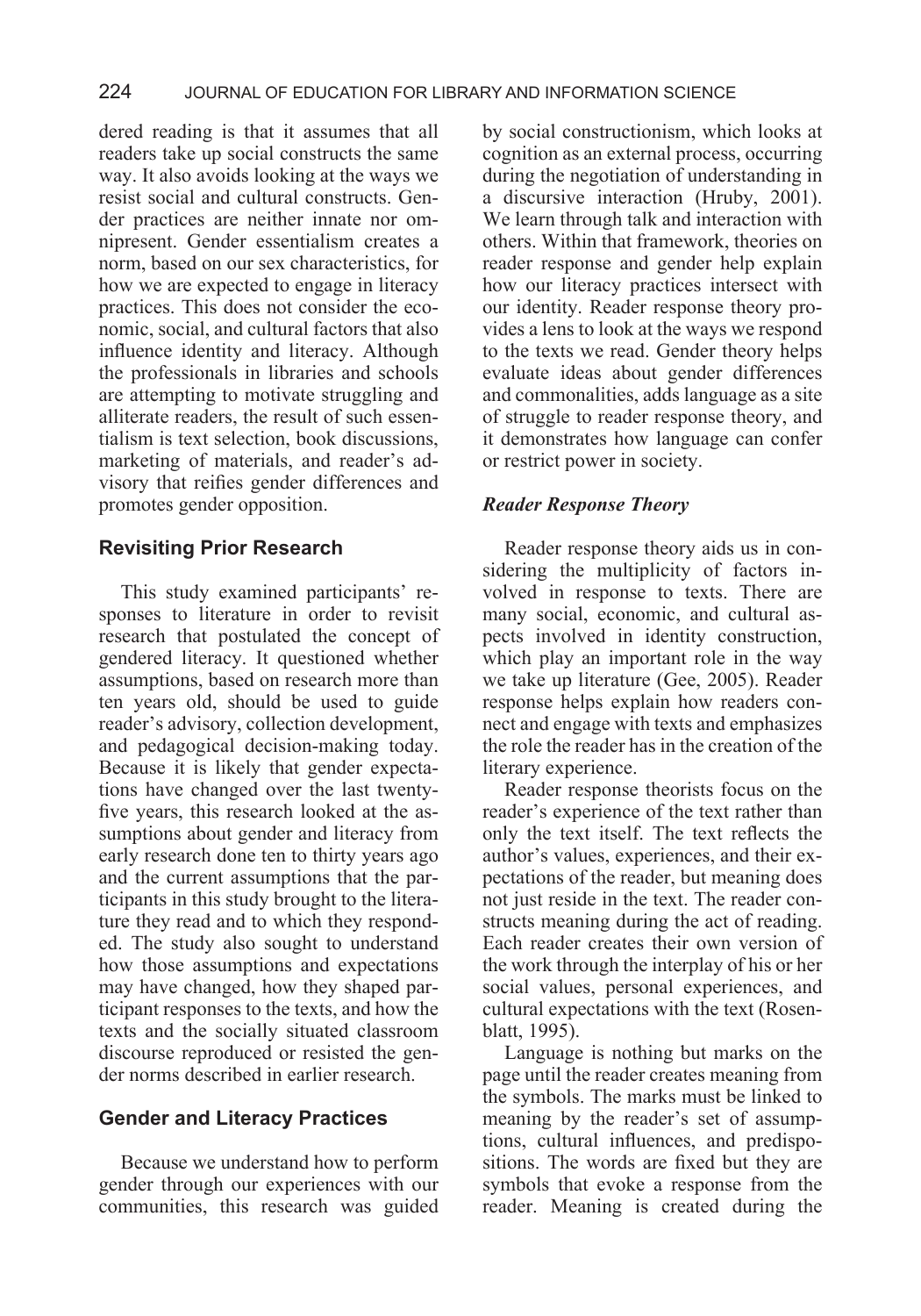act of reading, when the reader and his or her experience and influences transact with the set of symbols that make up the text and a personal response "evokes the poem" (Rosenblatt, 1995). During reading, we take in the language and allow it to connect with our senses to trigger a response based on our experiences. The meaning that is evoked from a text incorporates the identity and worldview of both author and reader. It is a social transaction. Therefore, there is no one true reading of any text. In addition, as Louise Rosenblatt proposed, "there is no generic reader, that each reader is unique" because we all have different social and cultural experiences (Rosenblatt, 1995, p. xix).

One criticism of reader response theory is that it does not examine how social and cultural discourses work to position us in ways that we may not even recognize (Cherland, 1994; Lewis, 2001). We respond through beliefs that are so deeply enculturated that they have become invisible to us. Therefore, readers view texts through lenses that often reflect the dominant discourse instead of through their own unique and individual interpretations. This makes it difficult for us to really understand and empathize with narratives of those outside our own cultural experience.

In addition, we are socialized to reproduce conventional discourses, so we often resist texts that reject those traditional cultural conventions. In some cases, readers even rewrite the text so it conforms to their expectations (Gabriel & Smithson, 1990). Discourses can conflict with one another, even within a single group or community. Due to this conflict, we may or may not accept the discourses in which we are positioned by society (Lewis, Enciso, & Moje, 2007).

Louise Rosenblatt countered these charges by saying that she maintained her "linking of reader-response theory with the need for readers to be critical of the assumptions embodied in the literary work as experienced and also of the culturally acquired assumptions they themselves brought to the transaction" (1993, p. 385). She also stated that while she recognized the power of social and cultural factors in shaping beliefs, she believed that human agency provides many possibilities for resistance (Rosenblatt, 1993). It is possible for a reader to resist the dominant ideology in a text if they are aware of alternative discourses. If readers are able to make the normative messages visible, they can then determine if they want to accept that discourse.

#### *Gender Theory*

Our conception of gender guides us in our beliefs about who we are and how we should perform our identity. An essentialist construction of gender views masculinity or femininity as characterized by specific features or traits. These traits are seen as evident in all males or all females. A normative construction defines a normal and an abnormal, a standard of what masculinity or femininity should be. A better conception of gender is that it is a set of practices that males and females engage in on a daily basis (Connell, 2005).

Gendered actions are not innate; they are learned and performative (Butler, 2006). Standard notions of how males and females should act are often invisible to us. The performance of masculinity is often viewed as natural, 'boys will be boys' behaviors. These invisible male characteristics are seen as universal. This is particularly true of white, heterosexual, middle class men. They are not viewed as white, heterosexual, or middle class. They are just men. Masculinity is not gendered, heterosexuality is not an orientation, and whiteness is not raced. This means that males who are not white, heterosexual, or middle class are seen as "other", defined by their opposition to the dominant norm, and they are marginalized. Men must prove their masculinity and heterosexuality repeatedly in order to maintain this normalcy. "If masculinity were natural,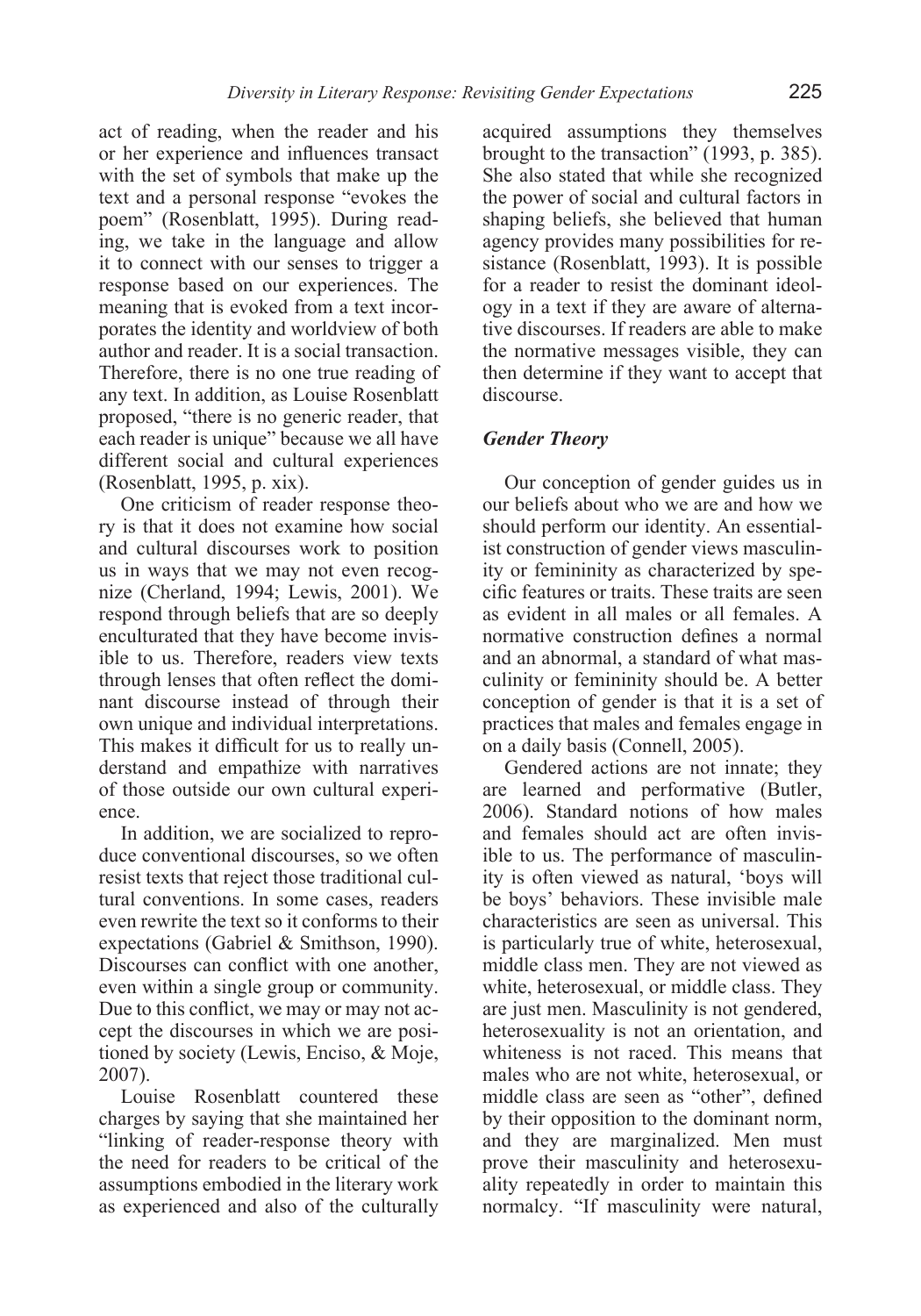## 226 JOURNAL OF EDUCATION FOR LIBRARY AND INFORMATION SCIENCE

boys would not have to police gendered behaviors of themselves and their peers on the playground, and boys and men would not need to continuously prove that they are not feminine" (Wannamaker, 2008, p. 128).

Sex, sexuality, and gender are different constructs. Sex is biological. Gender and sexuality are social and cultural constructions (West & Zimmerman, 1987). They are fluid, rather than fixed. These different ways of performing gender can be dominant, in alliance, or subordinate to one another (Connell, 2005). Different masculinities and femininities can be produced in the same setting. We can cross gender boundaries depending on the context of a given situation. We may fit feminine gender expectations when we tuck our child into bed and we may fit masculine gender expectations when we mow the lawn or watch a football game.

Both gender and literacy position us within specific social structures that are mediated by language, which helps us make sense of the beliefs and expectations that we encounter in daily life (Gee, 2008). However, our literacy and gender practices are continuously challenged as we seek membership in various communities, so even within cultural norms there are many who do not fit into the normative standard (Connell, 2005). This supports the idea that there are many differences across gender, as well as between genders.

The intersection of gender and literacy has been of interest to researchers for the last forty years, and there have been many investigations of males and/or females reading. However, much of that research is at least fifteen years old (Bleich, 1986; Cherland, 1994; Christian-Smith, 1990; Evans, 1997; Flynn, 1983; Holland, 1977; Millard, 1997; Moore, 1997; Radway, 1984; Smith, 1997). While those studies were enlightening and contributed much to the field of literacy, there have been societal changes over the last few decades that have affected gender beliefs. Research shows that men and women display increasingly less differentiation in their sex role attitudes (Loo & Thorpe, 1998), however some men still feel more compelled than women to maintain stereotypical gender characteristics (Smiler & Gelman, 2008; Vogel, Wester, Heesacker, & Madon, 2003). There is a need for new research that looks at gender and literacy to investigate if and how social changes have altered the way males and females respond to the texts they read. The research discussed in this article explored the gender beliefs held by a group of educators, and how they took up texts in today's world, in the light of earlier research on gender and reading.

# **A Look at Gender and Literature Response Today**

This study helped provide an understanding of the ways the dynamics in small and whole book group discussions acted upon the participants' responses to the texts. It explored the assumptions the participants held about gender and examined the ways the subjects identified with the gender expectations in their discussion groups, as well as how that influenced their responses to literature. It investigated the kind of discourses that were maintained and disrupted in the discussion groups. In addition, it looked for patterns of response that either reified or resisted dominant gender assumptions in our culture, and for any differences in response within gender.

The participants were pre-service and practicing secondary English education teachers who were working toward a Masters in Education degree at a midwestern urban university. There were 8 males and 11 females enrolled in a *Literature for Adolescents* course. All but one of the participants were white. Nearly all of the participants grew up in middle class homes.

The students were required to read 25 adolescent level books over the course of the semester. This included twelve books, from various genres, that were read by the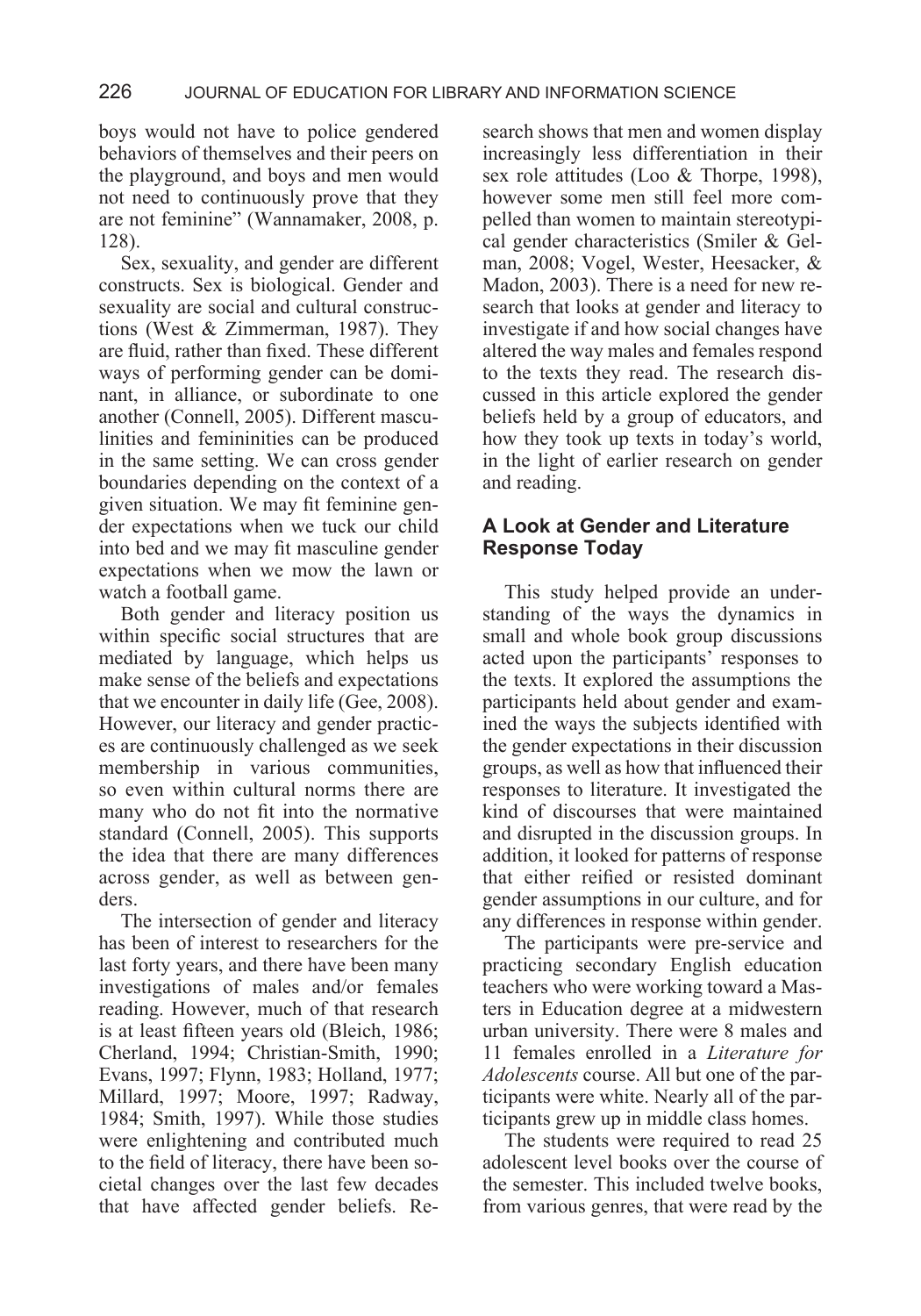whole class. Data was collected on all of the texts and discussions, however this paper focuses primarily on the participants' responses to four realistic fiction novels, *The Absolutely True Diary of a Part-Time Indian* (Alexie, 2007), *How I live Now*  (Rosoff, 2004), *A Northern Light* (Donnelly, 2003), and *Luna* (Peters, 2004).

As part of their assigned work, students wrote personal and critical responses to the texts. The personal responses were designed to allow the students to share any

| Gender | <b>Mode of Reading</b>                                                                                                                | Source            |
|--------|---------------------------------------------------------------------------------------------------------------------------------------|-------------------|
| Female | Connections to community, emphasizes community relations                                                                              | Linkin 1993       |
| Female | Tries to understand characters                                                                                                        | Linkin 1993       |
| Female | Ethic of care                                                                                                                         | Gilligan 1993     |
| Female | Requires personal context for moral decision making                                                                                   | Linkin 1993       |
| Female | Invokes the personal to understand the public                                                                                         | Linkin 1993       |
| Female | Cooperative                                                                                                                           | Linkin 1993       |
| Female | Forms an emotional connection with the text                                                                                           | Bleich 1986       |
| Female | Introduces their own experiences to the reading (interactive)                                                                         | Linkin 1993       |
| Female | Attempts to accommodate the text                                                                                                      | Flynn 1983        |
| Female | Focus on relationships                                                                                                                | Cherland 1992     |
| Female | More likely to break free of the submissive entanglements in a text and<br>evaluate the characters and event with critical detachment | <b>Flynn 1983</b> |
| Female | Attempts to understand a text before making a judgment about it                                                                       | <b>Flynn 1983</b> |
| Female | Enters into the fictive world without focusing on the voice that narrated the<br>world into being                                     | Bleich 1986       |
| Female | Interested in feelings, associations, persons                                                                                         | Holland 1977      |
| Male   | Focus on hierarchical relations                                                                                                       | Linkin 1993       |
| Male   | More apt to accept or reject a text outright                                                                                          | Linkin 1993       |
| Male   | Engages in confrontational reading strategies that entail resisting or submitting<br>to the text                                      | Linkin 1993       |
| Male   | Ethic of justice-based on conflicting rights                                                                                          | Gilligan 1993     |
| Male   | Works well with hypothetical or public situations                                                                                     | Linkin 1993       |
| Male   | Needs to feel powerfully in control of events                                                                                         | Linkin 1993       |
| Male   | Empowered through competition                                                                                                         | Linkin 1993       |
| Male   | Engages in power relations-situates reading in a power struggle                                                                       | Linkin 1993       |
| Male   | Comments on whether the text is difficult to understand or accessible                                                                 | Linkin 1993       |
| Male   | Less need to accommodate the text                                                                                                     | Linkin 1993       |
| Male   | Maintains distance between themselves and the literary world                                                                          | <b>Flynn 1983</b> |
| Male   | Reacts to disturbing stories by rejecting them or dominating them                                                                     | <b>Flynn 1983</b> |
| Male   | Focus on a strong narrative voice                                                                                                     | Bleich 1986       |
| Male   | Intellectual, analytical response                                                                                                     | Holland 1977      |
| Male   | Experiences text worlds in a more objective manner                                                                                    | Bleich 1986       |
| Male   | Interested in plot and character's actions                                                                                            | Cherland 1992     |

Table 1. Measures of Gendered Reading.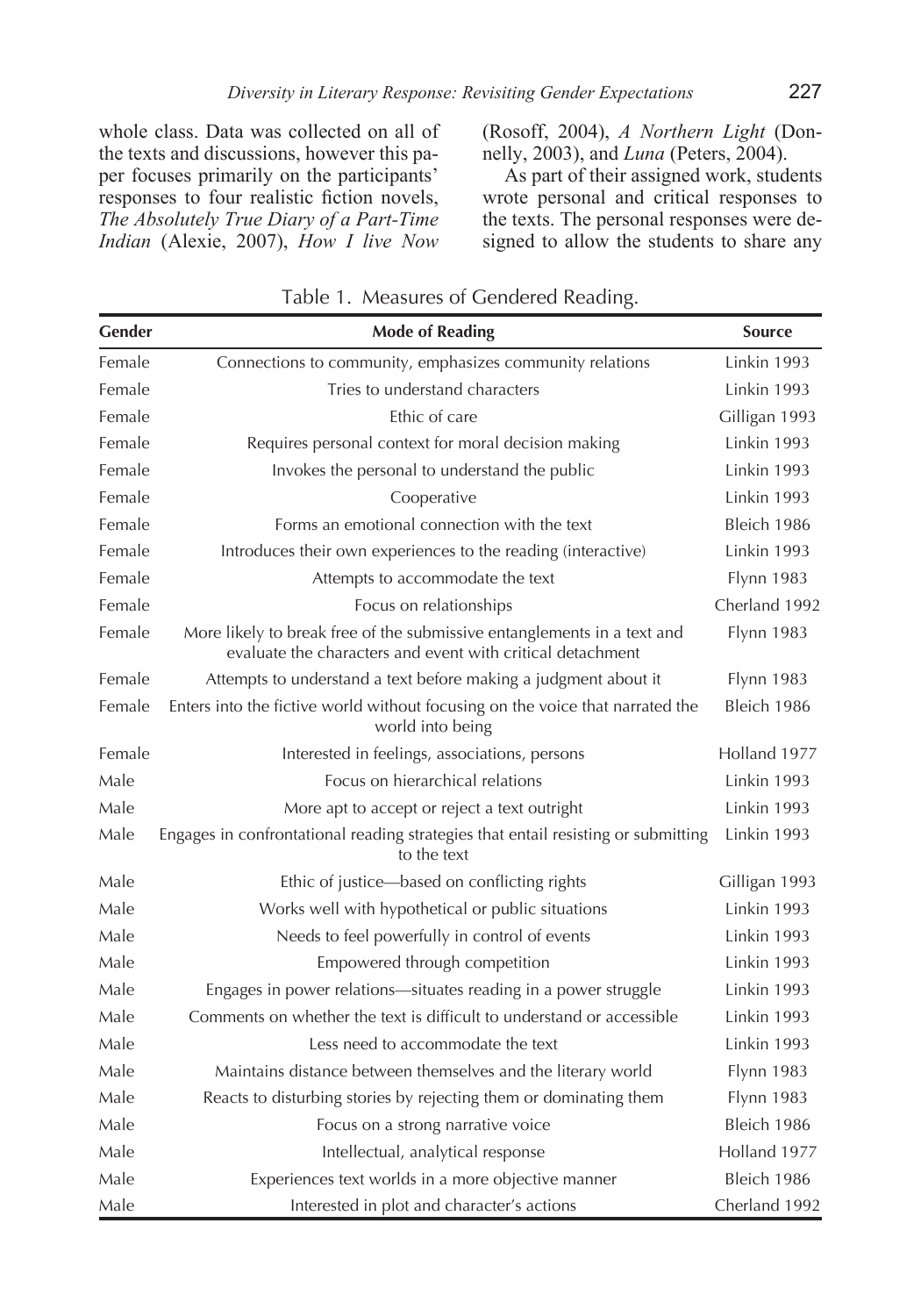connections they made with their own experiences and to let them express their feelings about the reading experience and/ or the text. The critical responses were intended to encourage the students to think about the literary aspects of the text and to provide a forum for the reader to evaluate the work as a piece of literature. In addition, the students regularly responded to each other on a blog that all class members had access to through the course Moodle page. The students then discussed the texts in whole class or small group settings. The small group composition varied due to instructor placement or student preferences.

The primary method of data collection for this investigation was through direct observation of whole class and small group literature discussions. The students' written and blog assignments were collected and analyzed. This data helped to corrobo-

rate or contradict the responses that were presented in the group discussions. During initial analysis of the whole class and discussion group interactions, all identifiers and indicators of gender were removed from the transcriptions. This allowed data analysis without preconceptions based on gender or any prior knowledge that the researcher had about the individual participants. After the initial stage of analysis, the correct pseudonym for each participant was reinserted and the data was reanalyzed. At that point in the analysis, patterns in the actions and responses of males and females in the groups were noted.

Since the study was attentive to gendered responses in the data, research about socially constructed gender traits was gathered, the most commonly mentioned traits were culled from those readings, and a list of gender characteristics from the

| <b>Masculine Traits</b> | <b>Feminine Traits</b>        | <b>Neutral Traits</b> |
|-------------------------|-------------------------------|-----------------------|
| Acts as a leader        | Affectionate                  | Adaptable             |
| Aggressive              | Cheerful                      | Conceited             |
| Ambitious               | Childlike                     | Conscientious         |
| Analytical              | Compassionate                 | Conventional          |
| Assertive               | Does not use harsh language   | Friendly              |
| Athletic                | Eager to soothe hurt feelings | Happy                 |
| Competitive             | Feminine                      | Helpful               |
| Defends own beliefs     | Flatterable                   | Inefficient           |
| Dominant                | Gentle                        | Jealous               |
| Forceful                | Gullible                      | Likable               |
| Independent             | Loves children                | Moody                 |
| Individualistic         | Loyal                         | Reliable              |
| Leadership ability      | Sensitive to other's needs    | Secretive             |
| Makes decisions easily  | Shy                           | Sincere               |
| Masculine               | Soft spoken                   | Solemn                |
| Self-reliant            | Sympathetic                   | Tactful               |
| Self-sufficient         | Tender                        | <b>Theatrical</b>     |
| Strong personality      | Understanding                 | Truthful              |
| Willing to take a stand | Warm                          | Unpredictable         |
| Willing to take risks   | Yielding                      | Unsystematic          |

Table 2. Bem Sex Role Inventory Traits (Bem, 1974).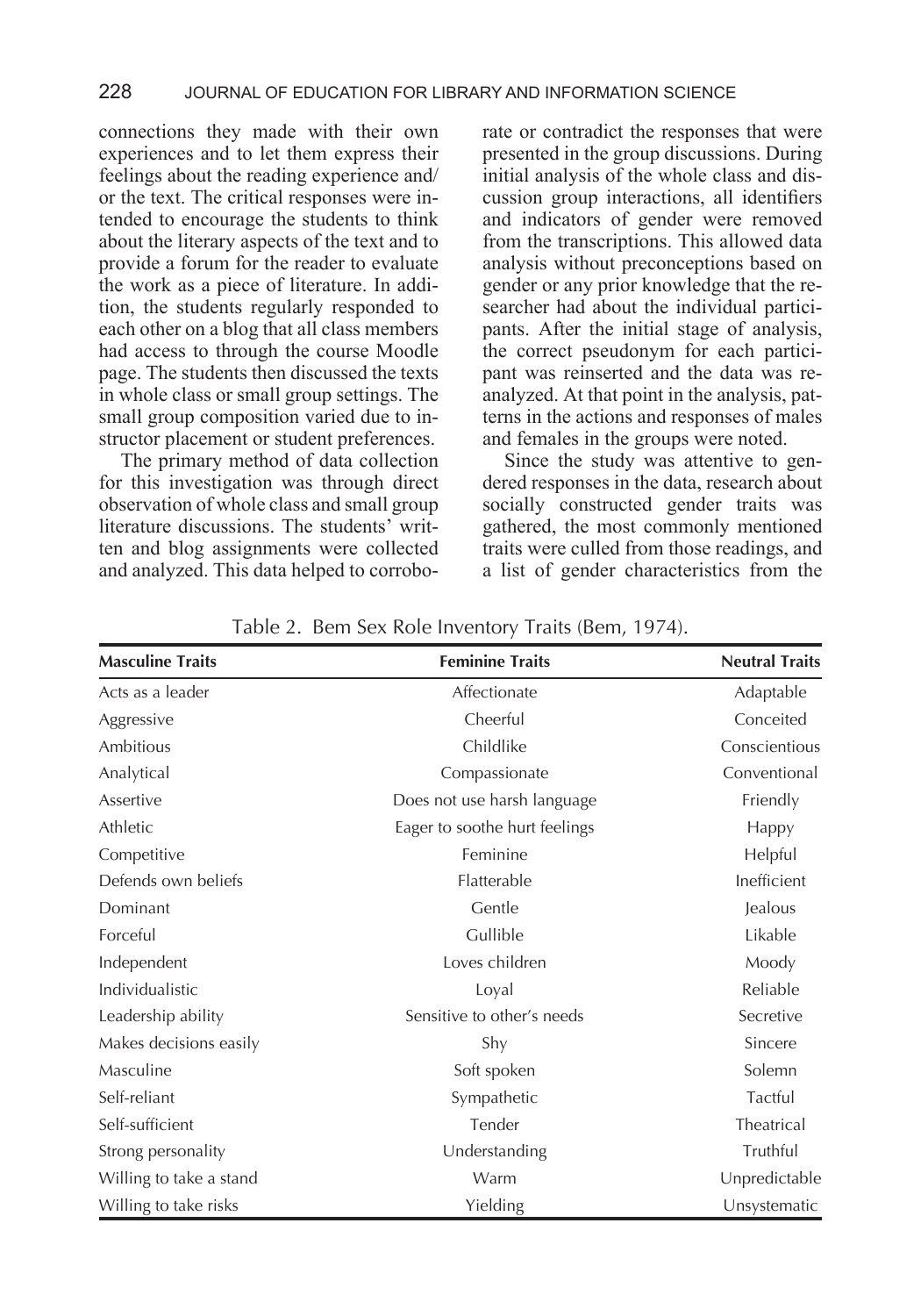work of several scholars in the fields of gender theory and literacy was created.

The Bem Sex Role Inventory (Bem, 1974) was used to provide a list of words and phrases that have been traditionally used to describe males or females. This offered a method of noting ways that the participants were gendered or gendered others without relying on the investigator's view of the construct of gender. These words and phrases were used as a frame of reference, rather than a determination of what were true masculine or feminine traits. The Bem Sex Role Inventory is one of the most commonly utilized measures of masculine, feminine, and androgynous traits and has been used, and validated, as recently as 2014 (Lin & Billingham, 2014; Sarrasin, Mayor, & Faniko, 2014). Bem (1974) did not intend these traits to be considered biological determinants; they are used to indicate societal behavior expectations. The Measures of Gendered Reading (see Table 1) and the Bem Sex Role Inventory (see Table 2) were employed to determine what types of responses could be characterized as traditionally feminine, masculine, or neutral in the data.

The conversational traits used in the evaluation were determined by looking at research on gender and classroom interactions (Alvermann, Commeyras, et al., 1997; Moore, 1997; O'Donnell-Allen & Smagorinsky, 1999) and gendered talk (Fishman, 1983; Haas, 1979; Tannen, 1990). From that research, a list of characteristics that are related to male and female conversational interactions was created (see Table 3). These analytic factors were systematically used to analyze the transcripts and written responses.

It is important to note that the studies used to determine gender traits, gendered modes of reading, and gendered ways of talking are all more than ten years old. These studies were selected because they have often been used, and still are, to make decisions about literacy and gender. In addition, there have not been many recent studies on those topics. Newer research continues to reference work from the 1970's through the 1990's (Cherland, 2008; Hartman, 2006; McCabe, Fairchild, Grauerholz, Pescosolido, & Tope, 2011).

Because the written responses were created before the classroom discussions, they were used as a baseline for the student's views on the text. Then any changes in the participant's position during discussion were noted. Those differences in may have been due to factors such as mutual interpretation, affiliation with other group members, or social policing.

While inductive analysis (Johnson & Christensen, 2004) helped identify the patterns of gendered traits and ways of responding to literature that were in the data, discourse analysis provided a method to examine ways the written and verbal interactions maintained or resisted sociocultural beliefs and expectations. Critical discourse analysis (CDA) is used to explore the constantly shifting power relations that exist in interactions with language and ideology (Fairclough, 2001). CDA techniques were employed because this study examined beliefs about gender and the preconceptions the participants brought to what they read. It was important to look at the common-sense assumptions that people are often unaware of because "they are a means of legitimizing existing social relations and differences of power, simply through the recurrence of ordinary, familiar ways of behaving which take these relations and power differences for granted" (Fairclough, 2001, p. 2). Adding discourse analysis also provided a way to triangulate methodologically (Cohen, Manion, & Morrison, 2000).

# **Limitations**

Some factors could not be controlled in the context of a single classroom setting. This was a study of one group at one point in time. The participants were preservice or practicing Language Arts teachers, so they were predisposed to value reading. With one exception, the participants were all white, but they were diverse in sexual ori-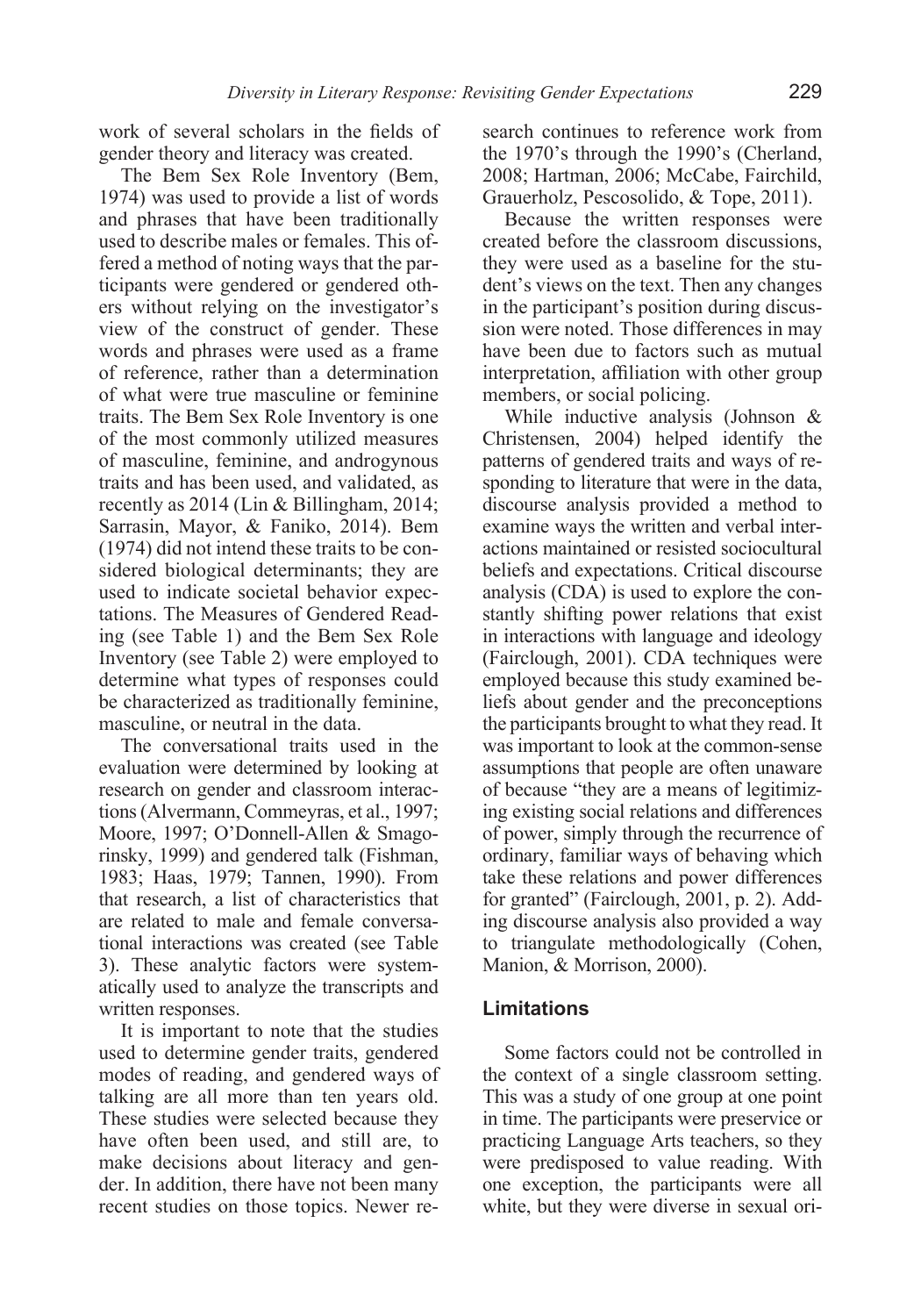| Gender | <b>Trait</b>                                                                                                       | <b>Source</b>                                           |
|--------|--------------------------------------------------------------------------------------------------------------------|---------------------------------------------------------|
| Female | Rarely nominated to talk                                                                                           | LaFrance, 1991                                          |
| Female | Talks less when they have the floor                                                                                | LaFrance, 1991                                          |
| Female | Are more likely to be interrupted                                                                                  | LaFrance, 1991                                          |
| Female | Less likely to call out answers                                                                                    | Jones, 1989                                             |
| Female | Less likely to initiate questions                                                                                  | Jones, 1989                                             |
| Female | Less direct and aggressive, require more inference<br>from listeners                                               | Noddings, 1992                                          |
| Female | Doubts the ideas they share                                                                                        | Lakoff, 1975                                            |
| Female | Affiliates with others in the group                                                                                | O'Donnell-Allen & Smagorinsky 1999                      |
| Female | Attempts to cooperate and mutually interpret text                                                                  | Linkin 1993                                             |
| Female | Uses "sorry talk"                                                                                                  | Alvermann, Commeyras, Young,<br>Randall, & Hinson, 1997 |
| Female | More tentative, hesitant, more false starts                                                                        | O'Donnell-Allen & Smagorinsky 1999                      |
| Female | Uses more qualifiers, repetition, and intensifiers                                                                 | O'Donnell-Allen & Smagorinsky 1999                      |
| Female | Makes more deferential remarks                                                                                     | O'Donnell-Allen & Smagorinsky 1999                      |
| Female | Has a slower rate of speech                                                                                        | O'Donnell-Allen & Smagorinsky 1999                      |
| Female | Encourages contributions from others in the group                                                                  | O'Donnell-Allen & Smagorinsky 1999                      |
| Female | Less likely to engage in conflict                                                                                  | O'Donnell-Allen & Smagorinsky 1999                      |
| Female | More comfortable speaking in private                                                                               | O'Donnell-Allen & Smagorinsky 1999                      |
| Female | Uses other people as the characters in stories they tell                                                           | <b>Tannen, 1990</b>                                     |
|        | Female When telling stories about themselves, tend to be self-<br>depreciating (seek acceptance from the listener) | <b>Tannen, 1990</b>                                     |
| Female | Active listeners, nod and talk back while others are<br>speaking                                                   | <b>Tannen, 1990</b>                                     |
| Female | Asks questions to show interest and agreement                                                                      | Tannen, 1990                                            |
| Male   | More likely to take the floor                                                                                      | LaFrance, 1991                                          |
| Male   | Holds the floor for longer periods of time                                                                         | LaFrance, 1991                                          |
| Male   | More likely to debate about the text                                                                               | Moore, 1997                                             |
| Male   | Directs the conversation                                                                                           | Fishman, 1978                                           |
| Male   | More confidence in their ideas                                                                                     | Lakoff, 1975                                            |
| Male   | Initiates more questions                                                                                           | Jones, 1989                                             |
| Male   | Calls out answers                                                                                                  | Jones, 1989                                             |
| Male   | More direct in their speech                                                                                        | Noddings, 1992                                          |
| Male   | Uses a reporting style                                                                                             | Tannen, 1990                                            |
| Male   | More comfortable speaking in public                                                                                | Tannen, 1990                                            |
| Male   | Tells stories about themselves                                                                                     | Tannen, 1990                                            |
| Male   | Tends to tell humorous stories                                                                                     | Tannen, 1990                                            |
| Male   | Asks questions to determine if the other person knows<br>what they are talking about                               | Tannen, 1990                                            |

# Table 3. Measures of Gendered Talk (In classroom discussions in comparison to the other gender).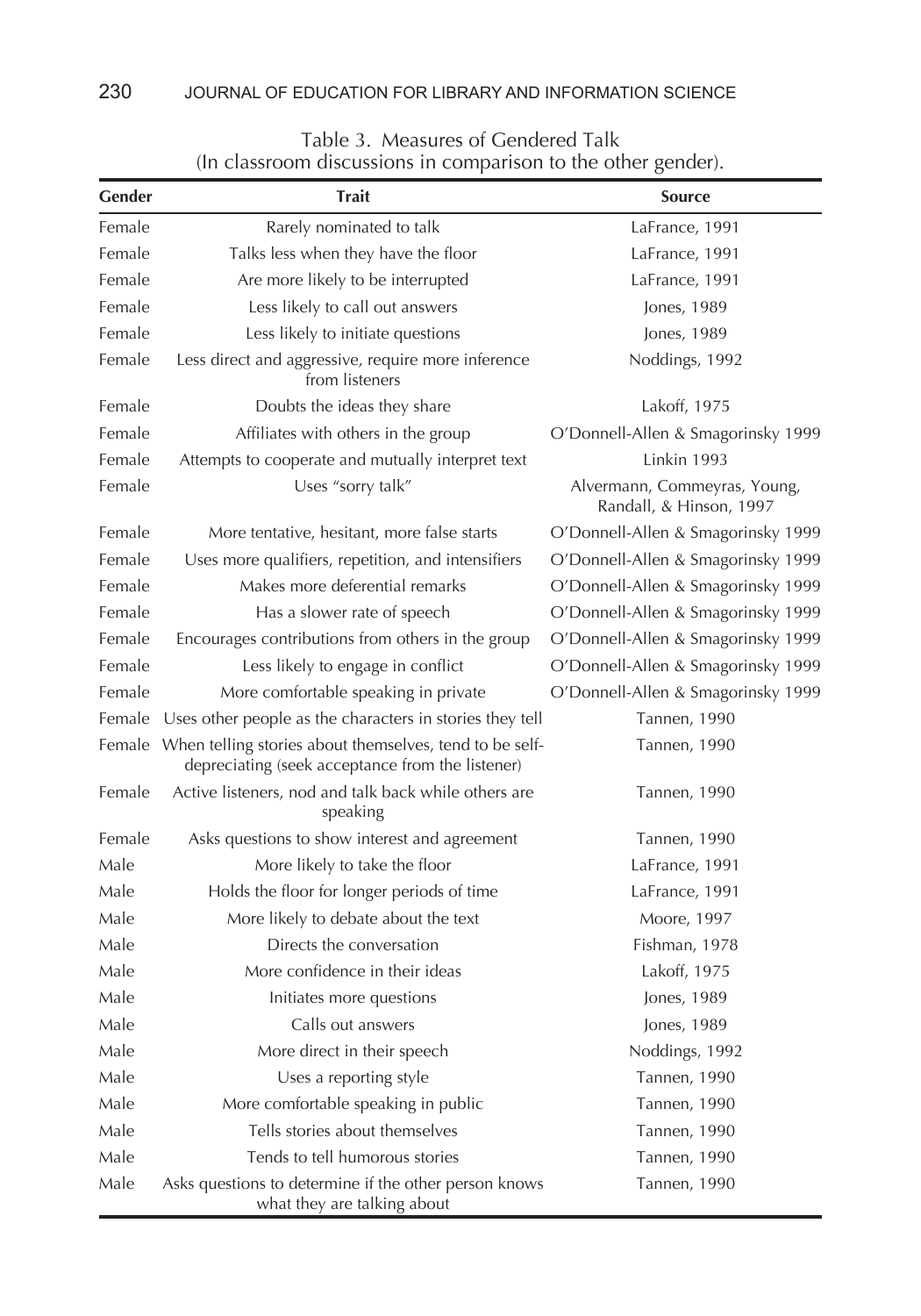entation, religion, marital status, and worldview. The participant group appeared to be somewhat homogeneous in socioeconomic status. Like culture, socioeconomic status plays a role in the practices, including gender and literacy practices, of any group.

Because the small groups were most often determined by the instructor, student choice, or proximity, it was not possible to guarantee group composition. In terms of power relations, the discussion of *Luna*  provided the most variation in groups of any of the class texts because it included a single gender group. Unfortunately, the opportunities to observe single gender groups were limited by the ways that the small groups were organized.

It was difficult to get a clear picture of each individual's gender beliefs because the participants had been socialized to understand that certain kinds of discourse were expected in the classroom. However, gender is performative (Butler, 1990/2006) and this research was intended to observe the performance of gender in that classroom, by those participants, at that time.

#### **Text Preferences**

In many ways, this group of participants showed a diversity within gender that raises questions about the current applicability of the results of earlier studies on gender and reading preference (Love & Hamston, 2003; Millard, 1997), which posited that males prefer nonfiction to fiction, science fiction, and fantasy over contemporary realistic fiction or historical fiction, and male protagonists over female protagonists.

In terms of genre, the participants often did not fall into gendered categories. Studies have indicated that males prefer science fiction, fantasy, and nonfiction while females have been shown to prefer contemporary realistic fiction and historical fiction (Love & Hamston, 2003; Merisuo-Storm, 2006; Millard, 1997; Smith & Wilhelm, 2002; Twist & Siansbury, 2009). In this group, fourteen participants mentioned their genre preferences.

Of those, two males and one female preferred science fiction, three males and two females preferred fantasy, one male and two females preferred contemporary realistic fiction, one male and one female preferred historical fiction. However, their preferences were not entirely borne out by their actions in this course. Nine of the participants (4 male and 5 female) selected a contemporary realistic fiction text as their course favorite. Emily said she did not care for science fiction, but she liked both *Feed* (Anderson, 2002) and *House of the Scorpion* (Farmer, 2002). Ellen said she did not enjoy nonfiction, however she chose a nonfiction book, *Shipwreck at the Bottom of the World* (Armstrong, 2000), as one of her favorites.

Literacy researchers often discuss the belief that readers prefer protagonists that are of the same gender as the reader (Beyard-Tyler & Sullivan, 1980; Prosenjak, 1997; Smith & Wilhelm, 2002). Of the eighteen participants in this study, twelve identified a favorite book in the course. Of the twelve, ten of the participants (five male and five female) selected books with male protagonists as their preferred read of the semester. Eight of the twelve selected *The Absolutely True Diary of a Part-Time Indian* (Alexie, 2007) as their favorite. Despite the fact that several participants identified it as a "boy book", four of those who selected it were females.

All of the participants believed that certain texts were gendered. Four of the males and two of the females felt that they would be more likely to give *A Northern Light* (Donnelly, 2003) to a female than a male. Two males felt that *How I Live Now*  (Rosoff, 2004) was gendered, but one felt it was more male oriented because of the topic of war, while the other thought it was more female oriented because of the female narrator.

#### **Literacy Behaviors**

In contradiction to earlier research, both males and females in this study made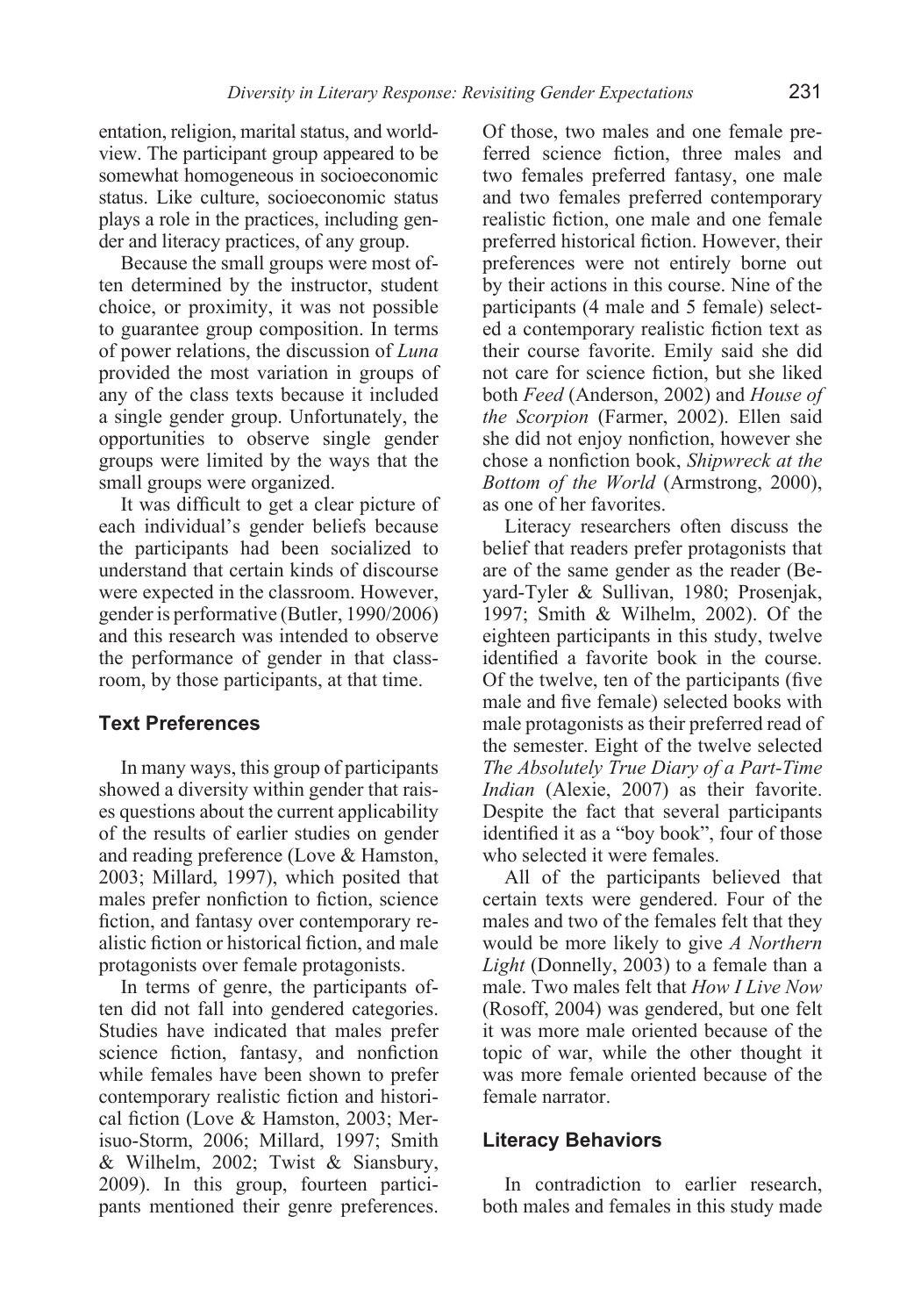emotional connections to the text (Bleich, 1986), focused on relationships as well as on action (Cherland, 1992), and read in both analytical and interpersonal modes (Holland, 1977). For example, Paul, who enjoyed the action and adventure in *Airborn* (Oppel, 1994), spoke of remembering what it was like to be a 15 year old in love when he discussed *How I Live Now*  (Rosoff, 2004)

(t)he hopeless romantic 15-year-old boy in me jumped at the chance to remember similar memories from when I was that age, and how finding someone that you connected with mentally as Edmond and Daisy do is breathtaking and frightening at the same time. You never want to let that feeling go (Paul, *How I Live Now* written response).

He was willing to compare his own feelings to the feelings of the female protagonist.

Linda, whose written responses were often very analytical and focused outside of the story world, spoke with a strong discourse of feelings in her small group discussion of *Luna* (Peters, 2004) saying, "(i)t was heartbreaking to read that Liam idolized his father" (Linda, *Luna* written response). Ben, who often talked about authorial intent, plot, and characterization, wrote with great emotion about Junior in *The Absolutely True Diary of a Part-Time Indian* (Alexie, 2007).

I had goose bumps when I read the passage about his triumph on the basketball court, and was almost as heartbroken as he was when he realized that his team was not David, and was instead Goliath. (Ben, *The Absolutely True Diary of a Part-time Indian* written response).

Both males and females concentrated on the narrative voice, feelings and associations, characterization (Holland, 1977), and on authorial intent (Bleich, 1986). Both genders also told personal stories in order to show a connection to the text (Tannen, 1990) and attempted to jointly construct meaning in discussions (Moore, 1997). Paul often collaborated with the others in his groups to construct meaning from the books they discussed, as did Linda, Ben, Kate, Rose, Emily, and Ellen.

# **Role of Identity in Gender Beliefs**

We construct meaning within the communities in which we participate and we learn how to navigate our social worlds through those groups. We use the beliefs and expectations we learn in our communities when we attempt to make meaning in the world (Eckert & McConnell-Ginet, 2007; Paechter, 2003). This influence is demonstrated by the split in responses to *How I Live Now* (Rosoff, 2004). Several of the participants were offended by the sexual relationship between Daisy and Edmond, who were first cousins. Others either had no overt issue with the romance, or they found redeeming value in the way the author handled it. Judy talked about her family beliefs and her opinion that relationships between cousins were aberrant. Judy wrote,

Another area I had issues with was the relationship between Daisy and Edmund. Perhaps it is that our time period and culture (in most areas in the US) are not in favor of cousins becoming romantic. More than likely it is because I have grown up with over 30 cousins and have NEVER thought of any of them in a way other than family. I realize she had not grown up with them and they were all strangers until they met—but still—they are cousins and I struggle with that . . . but when you combine their age with the fact they are cousins...couldn't get past it (Judy, *How I Live Now* written response).

She was relating back to her extended family and talking about a practice that was unacceptable in that community, romantic relationships between first cousins. It is legal in twenty-two states in the U.S., including California, New York, and Florida. First cousin relationships are legal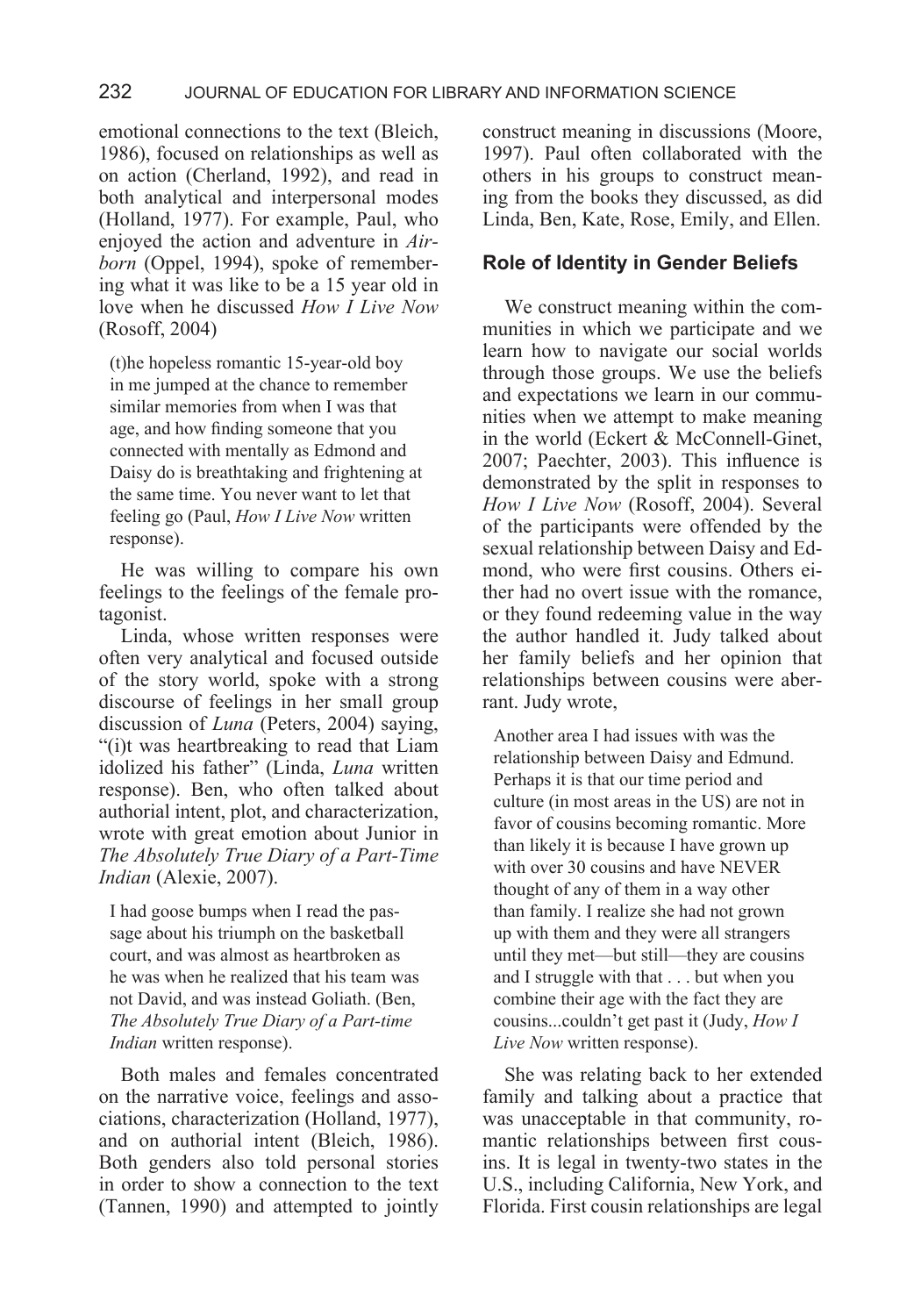in most places in the world, so Judy was viewing Daisy and Edmund's relationship through the lens of her own socialization. As Fish (1980) theorized, Judy was reading with the lens of her own interpretive community.

Matt had a similar response,

I am just not okay with the cousin sex relationship aspect of this book. It happens pretty near the beginning of the book, and it threw me off right away. I know they don't know each other so it's like meeting someone new, but still, they are cousins, so stuff like that shouldn't go on. And it makes me wonder again what the author's intent is. Am I supposed to be okay with this type of relationship? Is it supposed to make me view Daisy and/or Edmund in a certain light? Is it supposed to tug at my heartstrings? Because it doesn't, it just grosses me out (Matt, *How I Live Now* written response).

Matt and Judy's responses to the love relationship in the book reflect the socialization they received in their communities regarding acceptable sexual relationships.

Paul's prior experiences were strong enough to overcome his socialization that Daisy and Edmund's relationship was incest, and, therefore, wrong. In Rose's case, the communities of practice that helped form her gender beliefs and expectations instilled a sense of romantic love that allowed her to justify the incest because the characters had true love and a deep connection.

I initially felt uncomfortable reading about her romantic relationship with Edmond and knowing that first cousins were having underage sex. However, somehow I was able to rather quickly overlook their blood relationship and instead focus on their romantic relationship. At most points in the book, I found myself approving of their relationship instead of frowning upon it. Perhaps it is because Daisy does such an effective job of convincing me of her love for Edmond. I never got the sense that this

was "puppy dog" love; rather, I could tell that Daisy and Edmond were twin souls that collided quickly and forcefully (Rose, *How I Live Now* written response).

Matt openly stated that he was conservative and an Evangelical Christian. Those beliefs caused him to have difficulty accepting some of the relationships and characterizations in the course texts. He often rejected behaviors that he did not approve of in the texts he read, such as *Luna*  (Peters, 2004), *How I Live Now* (Rosoff, 2004), and *Looking for Alaska* (Green, 2005), and that affected his engagement with the texts. Bridget's relationship with her Lesbian mother and Kate's sexual orientation also gave them a perspective on *Luna* (Peters, 2004) that affected their responses. They both expressed an ability to connect with Regan and Luna because of their experiences with Lesbianism. Julia's family life also affected her reading of *Luna* (Peters, 2004). She wrote that she identified with the character of Luna because she, a child of an alcoholic, spent so much time "guessing at what normal is, judging myself without mercy, seeking approval/acceptance, taking myself too seriously, and most of all, feeling different from others" (Julia, *Luna* written response).

# **Classroom Community Norms and Expectations**

There were common practices that developed so the participants could achieve their collective goal of learning more about adolescent literature. These practices gave the students an understanding of what was expected of them in the class, including accepted ways of talking about books and people. There was a shared understanding that the classroom was intended to be a place for open discussion. Still, some points of view were less acceptable than others. For example, the majority of the class members would reject an openly racist or sexist statement and a person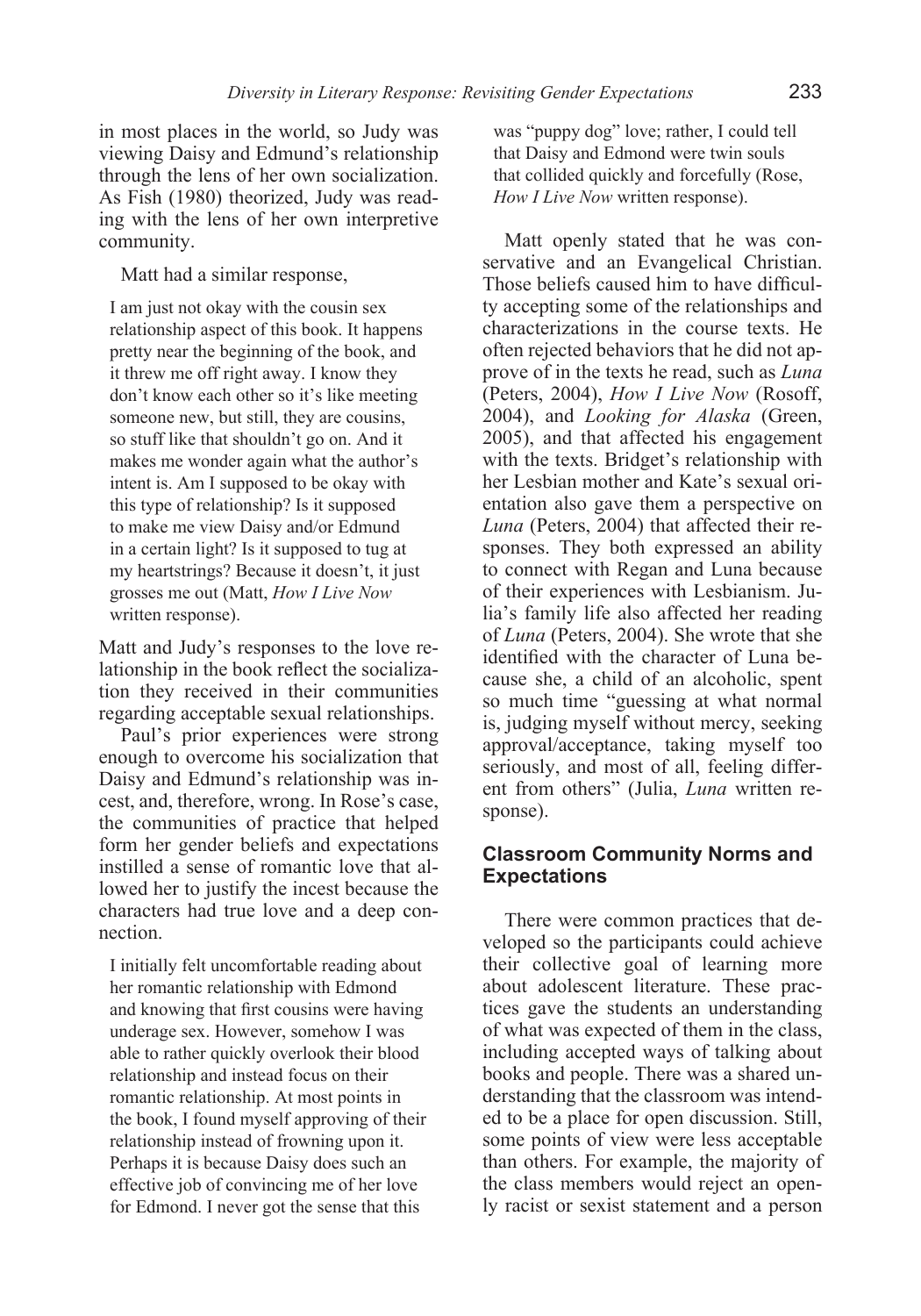who made such a statement would be perceived as outside the classroom norm. One example of this was Matt's comments on the transgender character in *Luna* (Peters, 2004). He felt strongly about his opinion, but he prefaced it with a concern that he might offend someone saying, "I don't want to make anyone angry but . . ." (Matt, *Luna* written response).

# **Role of Small Group Configurations**

A few studies have noted that participants responded differently when in mixed versus single gender groupings (Cherland, 1992; Davies, 2003; Evans, Alvermann, and Anders, 1998). In this study, there were differences in the responses within the discussion groups; nevertheless, it is not clear that the differences were due to gender. Each discussion group had a different configuration, either in terms of gender composition or in teaching experience, which could be seen as a power differential. In comparing the written or blog responses to the discussions, it was evident that the participants in this study often tailored their comments to the other members of the group. If a group was dominated by members who focused on the authorial choices or the literary merit of a book, the other group members would follow suit. If a group contained dominant members who were interested in the relationships in the book, that became the main topic of conversation.

The impact of group composition was apparent in one *Luna* discussion group. Kate and Matt, both dominant speakers, had oppositional views on sexual orientation. Kate had written a very positive opinion of *Luna* (Peters, 2004) in her blog response and she was usually forthright and gregarious in group discussions. However, after Matt said the book did not fit into his beliefs, she became very quiet. After that, her comments in the discussion were often just forms of active listening. When she did speak, she was very tentative in expressing her disagreement. Matt was also more tentative in expressing his opinions verbally than he was in his written response. In his written response, Matt said,

Okay, I guess I have to get to the elephant in the room. Or . . . on the page. Whatever. I am not okay with the topic of this book. I don't want to make anyone angry, but my belief system does not allow for the GLBT philosophy to be okay. I believe saying it is okay for someone to be transgender implies that God made a mistake when he created them, and I don't believe in a God who can make mistakes. . . . When I saw what the book was about, I immediately thought, "I don't want to read this book" and I actually considered asking if I could read a different one. But I thought it was important to have the same book experience that my classmates are having, so I read it (Matt, *Luna* written response).

He was not as strong in his verbal opinions as he was in his written response. The larger classroom community, which privileged inclusive ideas, would have influenced his behavior in the Luna discussion group (see Transcription Conventions).

MATT: Um, (.) I'll be *that* guy. Um (.), I loved this book and I thought it was really well written (.), *but* (.) it doesn't fit into my beliefs. And um, I hate using the term *religious* beliefs (*Uses air quotes for religious beliefs*) because it has such a like a negative connotation these days (1.0), but it doesn't. I mean its (.), that's just my beliefs (Matt, *Luna* small group discussion).

He tempered his comments by saying that he had more of a problem with Luna's father than with Luna. It is likely that both Kate and Matt altered the strength of their responses because of who was in the discussion and because of a sense of causing discomfort in the group.

# **Group Conversational Dynamics**

Past research has indicated that men often speak more than women do and they speak for longer periods of time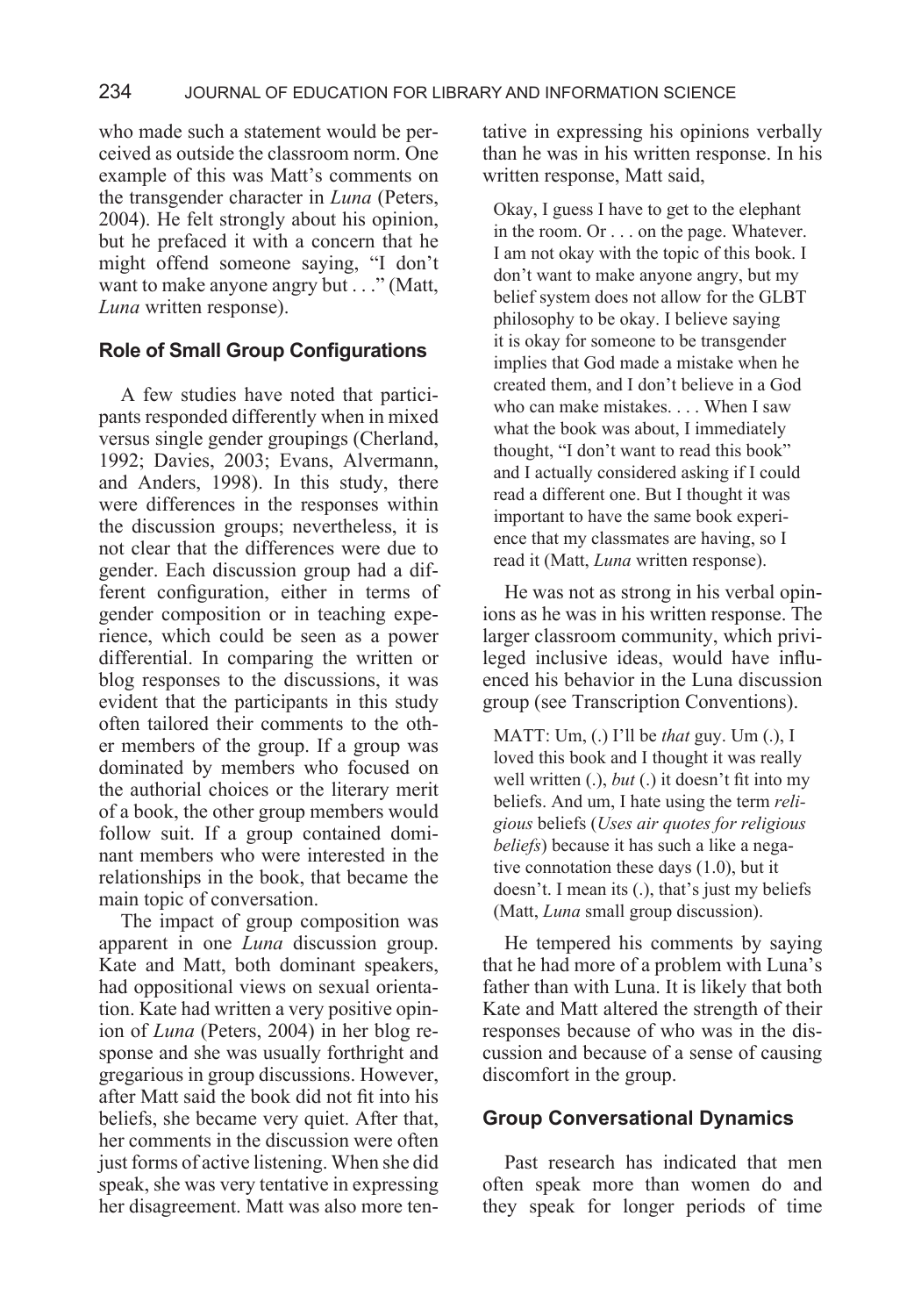(LaFrance, 1991, Tannen, 1990). In all of the mixed gender discussion groups in this study, males spoke longer than females. However, in the all-female group, three of the participants rivaled the males in the other groups in number of lines spoken. These results could be due to the speaking styles of the participants in the all female group, because Bridget, Linda, and Judy had a "high involvement style" (Tannen, 2000). It is also possible that the speakers felt evenly matched or less dominated by male speakers.

Males dominated the small group conversations of *The Absolutely True Diary of a Part-Time Indian* (Alexie, 2007) and *Luna* (Peters, 2004) in terms of time spent speaking. The three gregarious females from the all female Luna discussion group spoke more than the other females in the class when they discussed *The Absolutely True Diary of a Part-Time Indian* (Alexie, 2007). This leads me to posit that the differences in time spent speaking were due more to personality than gender. The all female group equaled the males in the small group discussions of *Luna* (Peters, 2004), and the females in the course spoke as much or more than the males in the whole class discussions of *How I Live Now* (Rosoff, 2004) and *A Northern Light* (Donnelly, 2003). This is an interesting finding because previous research (O'Donnell-Allen & Smagorinsky, 1999; Tannen, 1990) indicated that males were more comfortable than females speaking in public. In this group of participants, females spoke more in public (whole class discussions), while males spoke more in private (small group discussions).

Pamela Fishman (1983) found that males tended to control the topic in mixed group discussions. According to her study, this was because the topics introduced by men were more likely to be taken up than the topics introduced by women. In this study, topic control could not be explained by gender, time speaking, or number of turns taken. For example, in two of the *Luna* discussions, the males did control

the topic a large percentage of the time. However, in the other *Luna* discussions, females controlled the topic more often. There was a diversity of results within gender.

Females in this classroom were more likely to exhibit active listening. An active listener gives the speaker verbal feedback indicating that the listener is paying attention and understanding what is being said. Previous research (LaFrance, 1991; O'Donnell-Allen & Smagorinsky, 1999; Tannen, 1990) has related active listening to the nurturing and conciliatory characteristics that have been socially prized in women.

O'Donnell-Allen and Smagorinsky (1999) and Lakoff (1975) found that women were more likely to be unsure of their statements. Their research showed that females used more qualifiers and hesitated more often. Over all the *Luna* discussion groups, males were more likely to use tentative language and listener checks when speaking. Of the nine participants who used tentative language most, five were males. This does not imply that lack of confidence in one's ideas is the only possible explanation for the use of tentative language. This group of participants, however, refuted the results of earlier studies that indicated that females were more likely to use tentative language.

In O'Donnell-Allen and Smagorinsky's (1999) study, females showed more agreement with others in discussion and males were more likely to debate and made more oppositional comments than females. In this study, the females were more likely to disagree with their group mates than the males. Males were as likely to agree with other discussion members as females were.

Zimmerman and West (1975) and LaFrance (1991) postulated that women are discouraged from talking by a variety of conversational tactics, including interruptions. They saw interruption as a power tactic designed to send the message that women's ideas are less worthy. Their re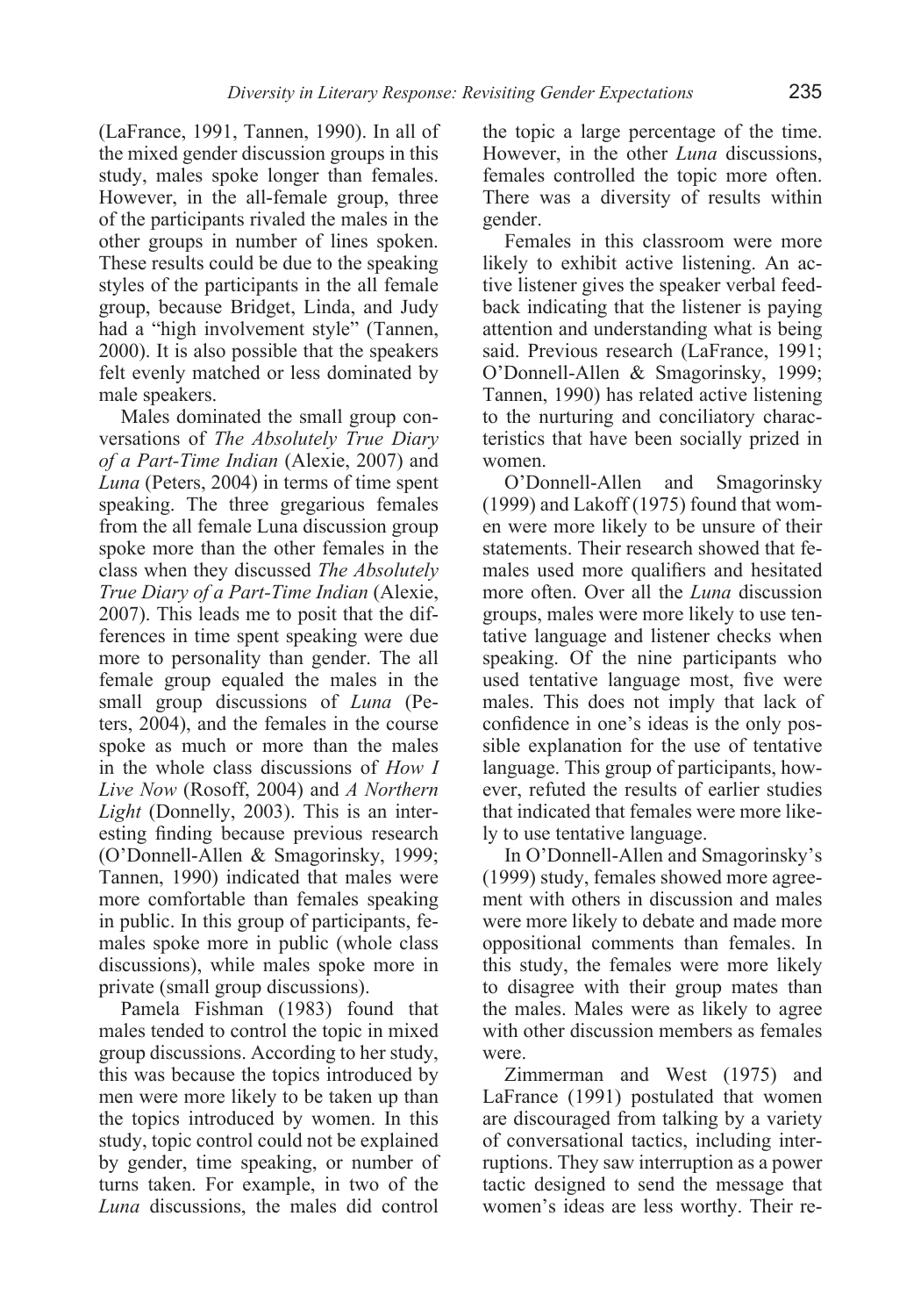search showed that women were interrupted more frequently than men were and that men interrupted women more than they did other men. In this study, the women interrupted others more than the men did. The largest number of interruptions was in the all female *Luna* discussion group (see Transcription Conventions).

LINDA: I felt like even in my (.), you know (.), in high school (.), when it was a GLBT {group}

BRIDGET: {uhhuh}

LINDA: {it still} was mostly, there (.) {weren't}

BRIDGET: {Well, T is} definitely more taboo. (*Chuckles a little*) T, transgendered, taboo, you know, (.) definitely (.), I agree (.) wholeheartedly but, for me, it's (.) just all kind of a (1.0) spectrum of sexuality and it didn't (.), you know, {so}

JUDY: {Even} the dad in the book (.), it's like (.) just tell me if he's gay. {Like}

LINDA: {He could} deal with *that,* {yeah}

JUDY: {Like he} could maybe handle that.

BRIDGET: Yeah

JUDY: But this transgender thing (.), yeah, (*Starts speaking as the father*) {what?}

BRIDGET: {right}

JUDY: {You lied} to me. (*Speaking as herself*) Well, no (.) he's not gay and {he couldn't}

LINDA: {Well}, and {even}

JUDY: {wrap his} mind around {that}

LINDA:  ${Ali}$  too}, its the same thing  $(.)$ {like}

BRIDGET: {right}

These results may contradict the research by Zimmerman and West (1975) and LaFrance (1991) or it may indicate that the women in the all female *Luna* discussion group had a give and take conversational style that encouraged interruptions.

It may have been a way for the group to jointly create meaning from the text.

# **Discussion**

In this study, specific individuals either reified or refuted research on gender and discussion, but there were no actions or traits that could be considered indicative of one gender over another. Many characteristics that have been attributed to gender can also be explained by other factors. To really understand the nuances of gender, one must take into consideration culture, socioeconomic status, religion, conflicting communities of practice, and other aspects of any individual's identity.

While these results present the responses of a specific group in a specific context, the data from this research demonstrate some of the ways that literature discussions can be affected by group composition and sociocultural expectations. The results of this study suggest that it is important to make reading group facilitators aware of the significance of group composition in discussion of texts, and to help them see how power relations operate within the group. It problematizes the need to provide single gender book discussion groups to accommodate gendered conversational traits. Single gender groups may provide opportunities for bonding or camaraderie, however promoting single gender discussion groups also reifies assumptions about gender differences and encourages binary thinking.

The study showed a diversity of response within gender. This indicates that, in this group, there were other contributing factors to literary practices beyond gender, which calls into question the use of gender as a major consideration in literacy policies. It would be efficacious to provide librarians with coursework that helps make their gendered assumptions visible. Teaching them to ask, "How do I feel and what do I know about this topic? Where does my knowledge come from? What is unknown to me?" will help pre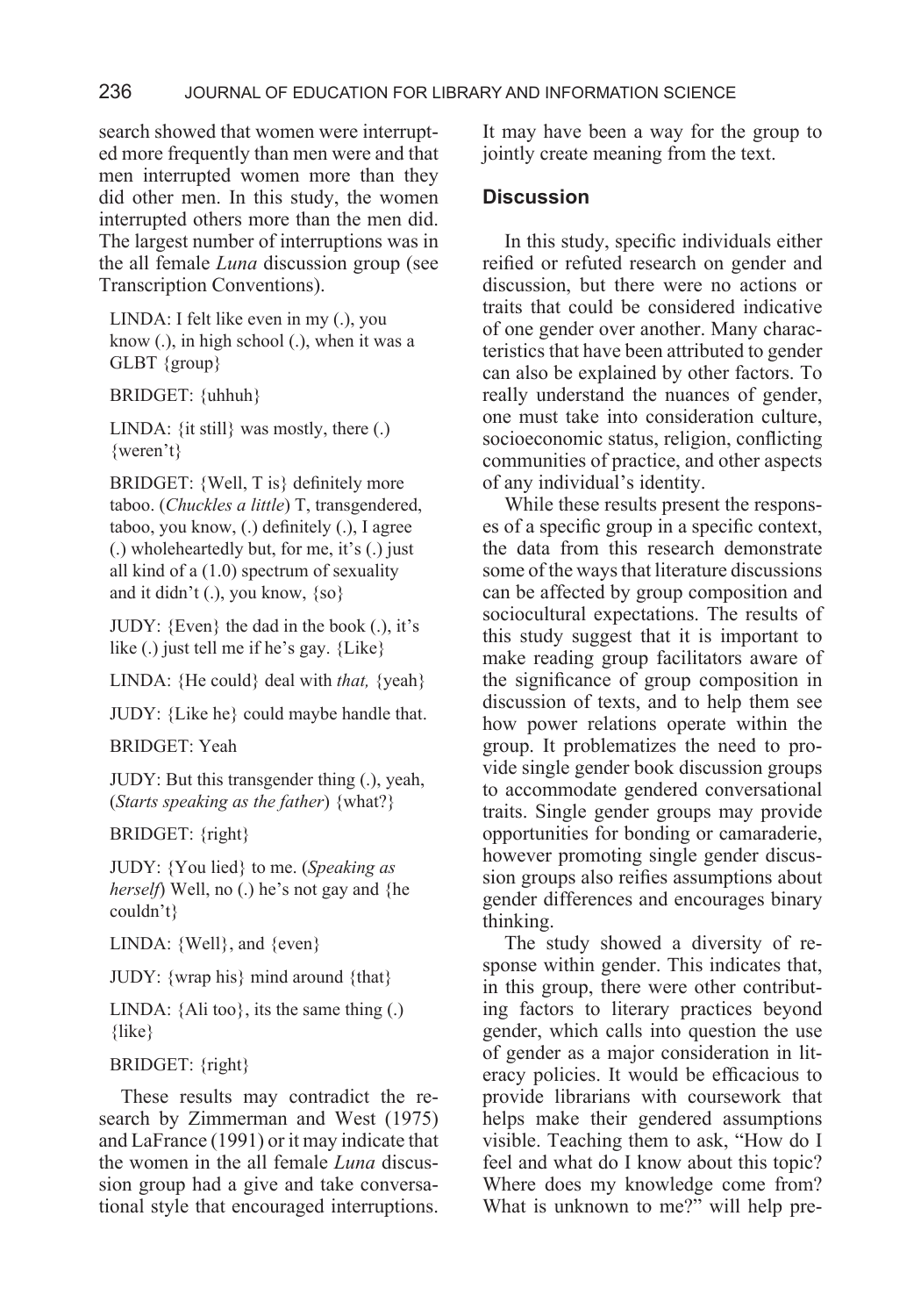service librarians unpack their presuppositions about gender and sexuality and will facilitate open and transformative discussions in the classroom (Winans, 2006, p. 105). Learning to step back and distance themselves from such expectations might provide a powerful impetus for considering the implications of ideology in their professional lives. In this way, they could then provide reader's advisory, programming, collection development, and pedagogical decisions that look beyond gender to see the multiplicity of factors constituting the reader.

This study suggests that some males prefer genres that have traditionally been considered to be of more interest to females, such as contemporary and historical fiction, and some females enjoy genres that have been considered the male domain, like nonfiction and science fiction. In readers' advisory, children's literature, and adolescent literature courses we must provide student librarians a variety of opportunities to examine and redefine our current strategies for motivating readers and recommending reading materials and media. It is still all too common to hear preservice librarians discuss materials through the lens of gender. Librarians still select materials, use marketing strategies, and develop programs based on gendered assumptions. As library educators it is essential that we offer librarians other lenses in which to view their clients.

If we subscribe to the belief that readers can be essentialized by gender, we minimize our opportunities to introduce readers to excellent texts that we assume will only interest one gender. The idea that literacy is gendered can lead to policies that promote gender inequality. The more we promote the notion of "boy books" or "girl books," the more we maintain a gender binary. Rather than making sweeping generalizations, we should value the complexity of readers and their responses to literacy. We will continue to see males and females that substantiate the gendered reading model, however we will also see

many variations within gender. It is important to look at other dynamics that come to play in reading, such as culture and socioeconomic issues, and begin to formulate professional competencies and policies that will address those factors.

#### **Transcription Conventions**

These transcription conventions were adapted from a system developed by Gail Jefferson and printed in Atkinson & Heritage (1984).

- { } brackets indicate overlapping utterances
	- = equal marks indicate contiguous utterances, or continuation of the same utterance to the next line
- ( . ) period within parentheses indicates micropause
- (2.0) number within parentheses indicates pause of length in approximate seconds
- ye:s colon indicates stretching of sound it follows
- yes underlining indicates emphasis
- YES capital letters indicate increased volume
- °yes° degree marks indicate decreased volume of materials between
	- hhh h's indicate audible aspiration, possibly laughter
- ·hhh raised, large period indicates inbreath audible aspiration, possibly laughter
- ye(hh)s h's within parentheses indicate within-speech aspiration, possibly laughter
- ((cough)) items within double parentheses indicate some sound or feature of the talk which is not easily transcribable, e.g. "((in falsetto))"
	- (yes) parentheses indicate transcriber doubt about hearing of passage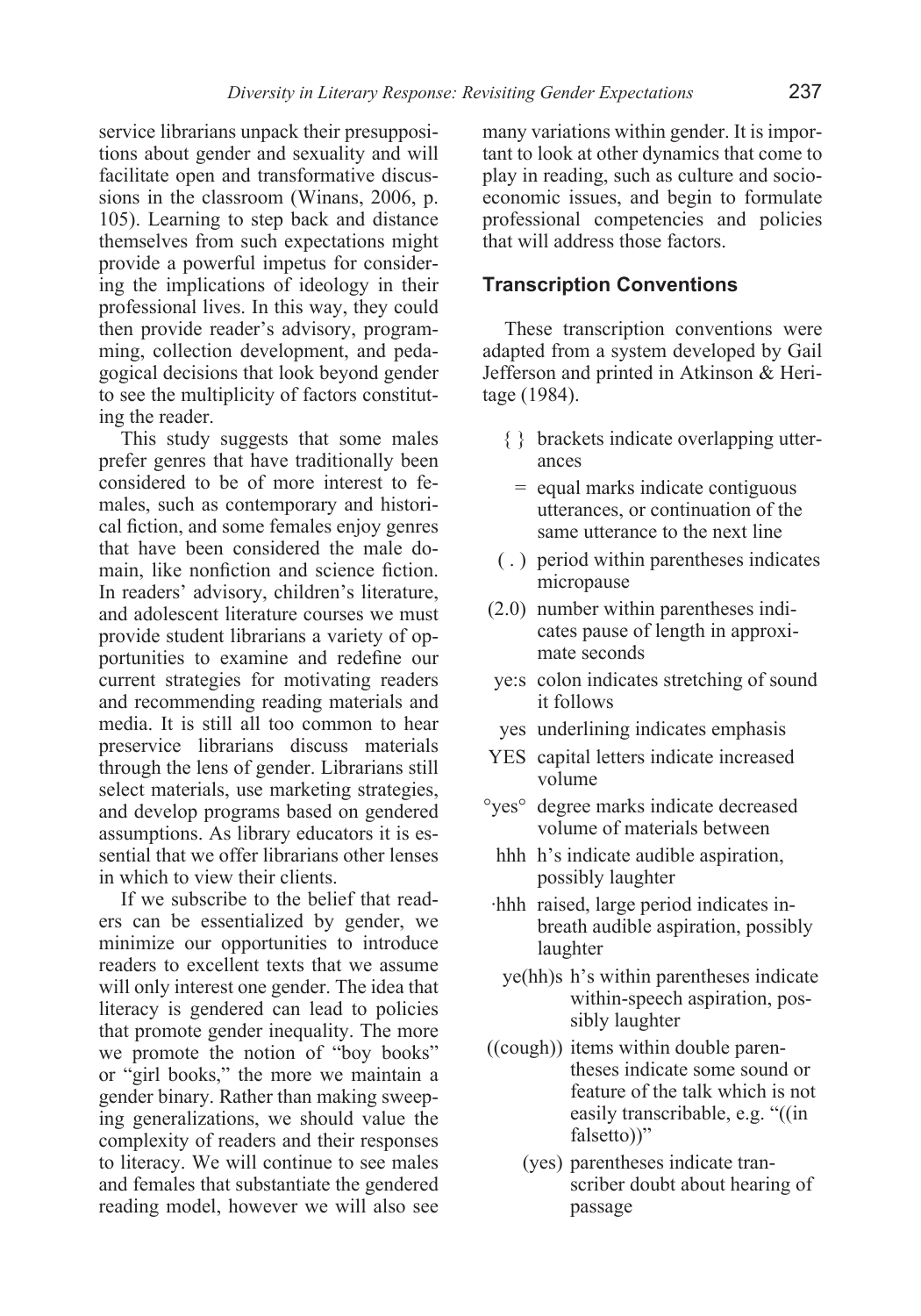↑yes, ↓yes arrows indicate upward or downward intonation of sound they precede

#### **References**

- Alexie, S. (2007). *The absolutely true diary of a part-time Indian.* New York, NY: Little, Brown Books for Young Readers.
- Alvermann, D. E., Commeyras, M., Young, J.P., Randall, S., & Hinson, D. (1997). Interrupting gendered discursive practices in classroom talk about texts: Easy to think about, difficult to do. *Journal of Literacy Research, 29*(1), 73–104.
- Anderson, M. T. (2002). *Feed.* Cambridge, MA: Candlewick Press.
- Armstrong, J. (2000). *Shipwreck at the bottom of the world: The extraordinary true story of Shackleton and the Endurance.* New York, NY: Crown Books for Young Readers.
- Bem, S. (1974). The measurement of psychological androgyny. *Journal of Consulting and Clinical Psychology, 42*(2), 155–162.
- Beyard-Tyler, K. C. & Sullivan, H. J. (1980). Adolescent reading preferences for type of theme and sex of character. *Reading Research Quarterly, 16*(1), 104–120.
- Bleich, D. (1986). Gender interests in reading and language. In E. A. Flynn, & P. P. Schweickart (Eds.), *Gender and reading: Essays on readers, texts and contexts* (pp. 234–266). Baltimore, MD: Johns Hopkins University Press.
- Butler, J. (2006). *Gender trouble: Feminism and the subversion of identity.* New York, NY: Routledge.
- Cherland, M. (1992). Gendered readings: Cultural restraints upon response to literature. *The New Advocate, 5*(3), 187–198.
- Cherland, M. R. (1994). *Private practices: Girls reading fiction and constructing identity.* London: Taylor & Francis.
- Cherland, M. (2008). Harry's girls: Harry Potter and the discourse of gender. *Journal Of Adolescent & Adult Literacy, 52*(4), 273–282.
- Christian-Smith, L. K. (1990). *Becoming a woman through romance.* New York, NY: Routledge.
- Cohen, L., Manion, L., & Morrison, K. (2000). *Research methods in education* (5th ed.). London: RoutledgeFalmer.
- Connell, R. W. (2005). *Masculinities* (2nd ed.). Berkeley, CA.: University of California Press.
- Davies, B. (1990). *Frogs and snails and feminist tails: Preschool children and gender.* Boston, MA: Unwin Hyman.
- Davies, B. (2003). *Shards of glass: Children reading and writing beyond gendered identities* (Rev. ed.). Cresskill, NJ: Hampton Press.
- Donnelly, J. (2003). *A northern light.* Orlando, FL: Harcourt.
- Eckert, P. & McConnell-Ginet, S. (2007). Putting communities of practice in their place. *Gender and Language, 1*(1), 27–37.
- Evans, K. S. (1997). Exploring the complexities of peer-led literature discussions: The influence of gender. In J. R. Paratore & R. L. McCormack (Eds.), *Peer talk in the classroom: Learning from research* (pp. 130–155). Newark, DE: International Reading Association.
- Evans, K. S., Alvermann, D., & Anders, P. L. (1998). Literature discussion groups: An examination of gender roles. *Reading Research and Instruction, 37*, 107–122.
- Fairclough, N. (2001). *Language and power* (2nd ed.). Harlow, England: Longman.
- Farmer, N. (2002). *The house of the scorpion.* New York, NY: Atheneum Books for Young Readers.
- Fish, S. E. (1980). *Is there a text in this class?: The authority of interpretive communities.* Cambridge, MA: Harvard University Press.
- Fishman, P. M. (1983). Interaction: The work women do. In B. Thorne, C. Kramarae, & N. Henley (Eds.), *Language, gender and society* (pp. 89–101). Cambridge, MA: Newbury House Publishers.
- Flynn, E. A. (1983). Gender and reading. *College English, 45*(3), 236–253.
- Flynn, E. A., & Schweickart, P. P. (Eds.). (1986). *Gender and reading: Essays on readers, texts, and contexts.* Baltimore, MD: Johns Hopkins University Press.
- Gabriel, S. L. & Smithson, I. (Eds). (1990). *Gender in the classroom: Power and pedagogy.* Champaign, IL: University of Illinois Press.
- Gee, J. P. (2008). *Social linguistics and literacies: Ideology in discourses.* (3rd ed.) London: Routledge.
- Gee, J.P. (2005). *An introduction to discourse analysis: Theory and method.* (2nd ed.) New York, NY: Routledge.
- Gilligan, C. (1993). *In a different voice: Psychological theory and women's development.* (Reissue ed.) Cambridge, MA: Harvard University Press.
- Green, J. (2005). *Looking for Alaska.* New York, NY: Dutton Books.
- Haas, A. (1979). The acquisition of genderlect. *Annals of the New York Academy of Sciences, 327*, 101–113.
- Hartman, P. (2006). "Loud on the inside": Workingclass girls, gender and literacy. *Research in the Teaching of English, 41*(1), 82–117.
- Holland, N. N. (1977). Transactive teaching: Cordelia's death. *College English, 39*(3), 276–285.
- Hruby, G. G. (2001). Sociological, postmodern, and new realism perspectives in social construction-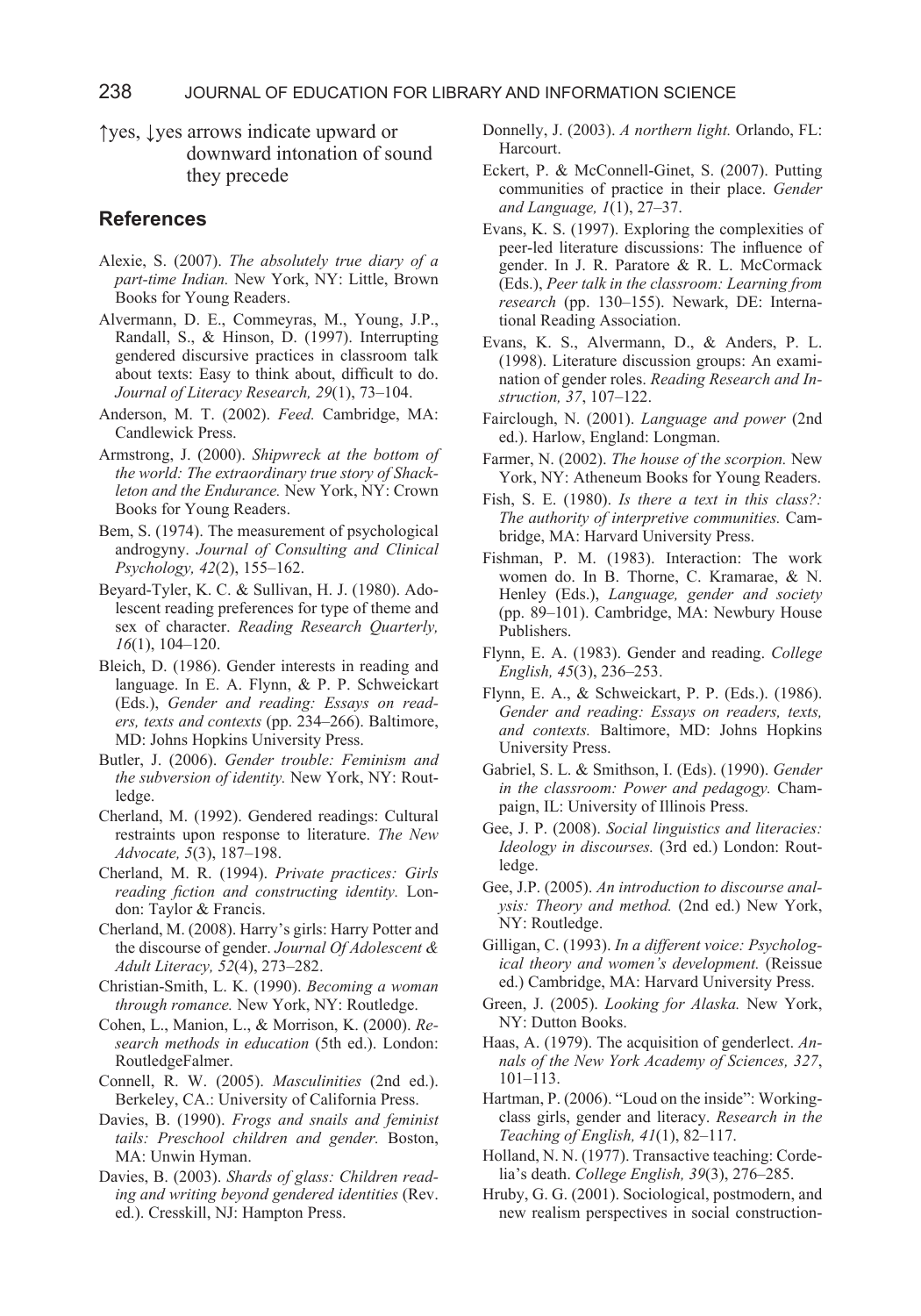ism: Implications for literacy research. *Reading Research Quarterly, 36*(1), 48–62.

- Johnson B. & Christensen L. (2004). *Educational research: Quantitative, qualitative, and mixed approaches* (2nd ed.). Boston, MA: Pearson Education, Inc.
- Jones, G. (1989). Gender bias in classroom interactions. *Contemporary Education, 60*, 216–222.
- La France, M. (1991). School for Scandal: Different educational experiences for females and males. *Gender & Education, 3*(1), 3–14.
- Lakoff, R. (1975). *Language and woman's place.*  New York, NY: Harper.
- Lewis, C. (2001). *Literary practices as social acts: Power, status and cultural norms in the classroom.* Mahwah, NJ: Lawrence Erlbaum Associates.
- Lewis, C., Enciso, P., & Moje, E. B. (2007). *Reframing sociocultural research on literacy: Identity, agency, and power.* Mahwah, NJ: Lawrence Erlbaum Associates.
- Lin, Y. C. & Billingham, R. E. (2014). Relationship between parenting styles and gender role identity in college students. *Psychological Reports, 114*(1), 250–271.
- Linkin, H. K. (1993). Toward a theory of gendered reading. In *Twentieth-Century Literary Criticism 146*, 278–287.
- Loo, R. & Thorpe, K. (1998). Attitudes toward women's roles in society: A replication after 20 years. *Sex Roles, 39*(11/12), 903–912.
- Love, K. & Hamston, J. (2003). Teenage Boys' Leisure Reading Dispositions: Juggling male youth culture and family cultural capital. *Educational Review, 55*(2), 161–177.
- McCabe, J., Fairchild, E., Grauerholz, L., Pescosolido, B. A., & Tope, D. (2011). Gender in twentieth-century children's books: Patterns of disparity in titles and central characters. *Gender & Society, 25*(2), 197–226.
- Merisuo-Storm, T. (2006). Girls and boys like to read and write different texts. *Scandinavian Journal of Educational Research, 50*(2), 111–125.
- Millard, E. (1997). *Differently literate: Boys, girls and the schooling of literacy.* London: RoutledgeFalmer.
- Moore, D. W. (1997). Some complexities of gendered talk about texts. *Journal of Literacy Research, 29*(4), 507–530.
- Noddings, N. (1992). *The challenge to care in schools: An alternative approach to education.*  New York, NY: Teachers College Press.
- O'Donnell-Allen, C. & Smagorinsky, P. (1999). Revising Ophelia: Rethinking questions of gender and power in school. *English Journal, 88*(3), 35–42.
- Oppel, K. (1994). *Airborn.* New York, NY: EOS HarperCollins.
- Paechter, C. (2003). Learning masculinities and femininities: Power/knowledge and legitimate peripheral participation. *Women's Studies International Forum, 26*, 541–552.
- Paratore J. R. & McCormack R. L. (Eds.). (1997). *Peer talk in the classroom: Learning from research.* Newark, DE: International Reading Association.
- Peters, J. A. (2004). *Luna.* New York, NY: Little, Brown and Company.
- Prosenjak, N. (1997). How middle school readers respond as gendered readers of gendered texts. *Dissertation Abstract International, 58*(07), p. 2588. (UMI No. AAT 9802512) Retrieved January 20, 2011, from Dissertations and Theses database.
- Radway, J. A. (1984). *Reading the romance: Women, patriarchy, and popular literature.* Chapel Hill, NC: University of North Carolina Press.
- Rosenblatt, L. M. (1995). *Literature as exploration*  (5th ed.). New York, NY: Modern Language Association of America.
- Rosenblatt, L. M. (1993). The transactional theory: Against dualisms. *College English, 55*(4), 377– 386.
- Rosoff, M. (2004). *How I live now.* New York, NY: Wendy Lamb Books.
- Sarrasin, O., Mayor, E., & Faniko, K. (2014). Gender traits and cognitive appraisal in young adults: The mediating role of locus of control. *Sex Roles, 70*(3/4), 122–133.
- Smiler, A. P. & Gelman, S. A. (2008). Determinants of gender essentialism in college students. *Sex Roles, 58*(11.12), 864–874.
- Smith, M.W., & Wilhelm, J.D. (2002). *"Reading don't fix no Chevys": Literacy in the lives of young men.* Portsmouth, NH: Heinemann.
- Smith, S. A. (1997). Book club is "Da Bomb": Early adolescent girls engage with texts, transactions, and talk. Paper presented at the Annual Meeting of the American Educational Research Association, Chicago, IL, March 1997. Retrieved from http://eric.edu.gov (ED407650)
- Tannen, D. (1990). *You just don't understand: Women and men in conversation.* New York, NY: Morrow.
- Tannen, D. (2000). "Don't just sit there-Interrupt!" Pacing and pausing in conversational style. *American Speech, 75*(4), 393–395.
- Thorne, B., Kramarae, C., & Henley, N. (Eds.). (1983). *Language, gender and society.* Cambridge, MA: Newbury House Publishers.
- Twist, L. & Siansbury, M. (2009). Girl friendly? Investigating the gender gap in national reading tests at age 11. *Educational Research, 51*(2), 283–297.